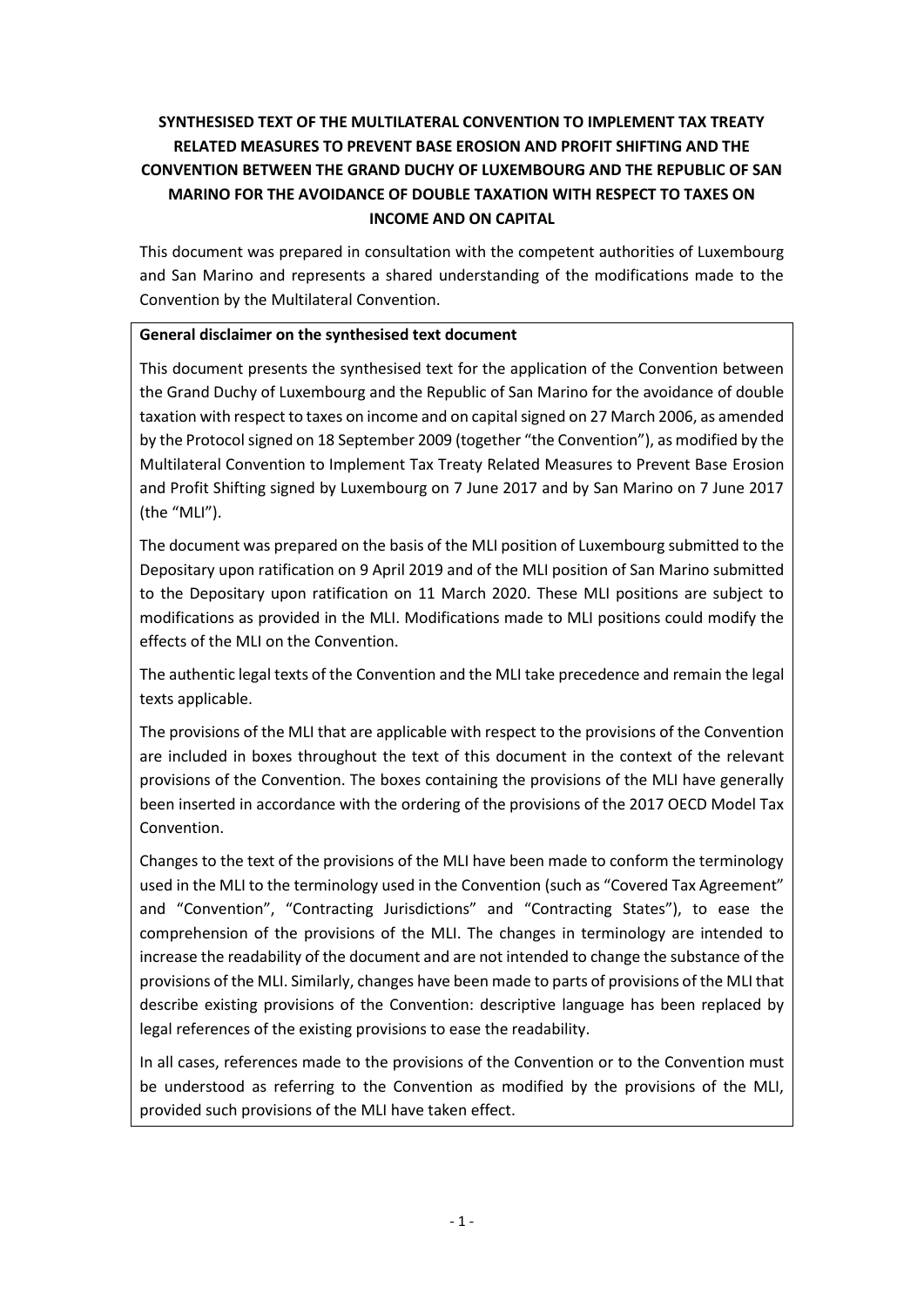## **References**

The authentic legal text of the Convention can be found at the following link:

[impotsdirects.public.lu](https://impotsdirects.public.lu/fr.html)

The text of the MLI and the MLI position of Luxembourg submitted to the Depositary upon ratification on 9 April 2019 and of the MLI position of San Marino submitted to the Depositary upon ratification on 11 March 2020 can be found on the [MLI Depositary \(OECD\) webpage.](https://www.oecd.org/tax/treaties/multilateral-convention-to-implement-tax-treaty-related-measures-to-prevent-beps.htm)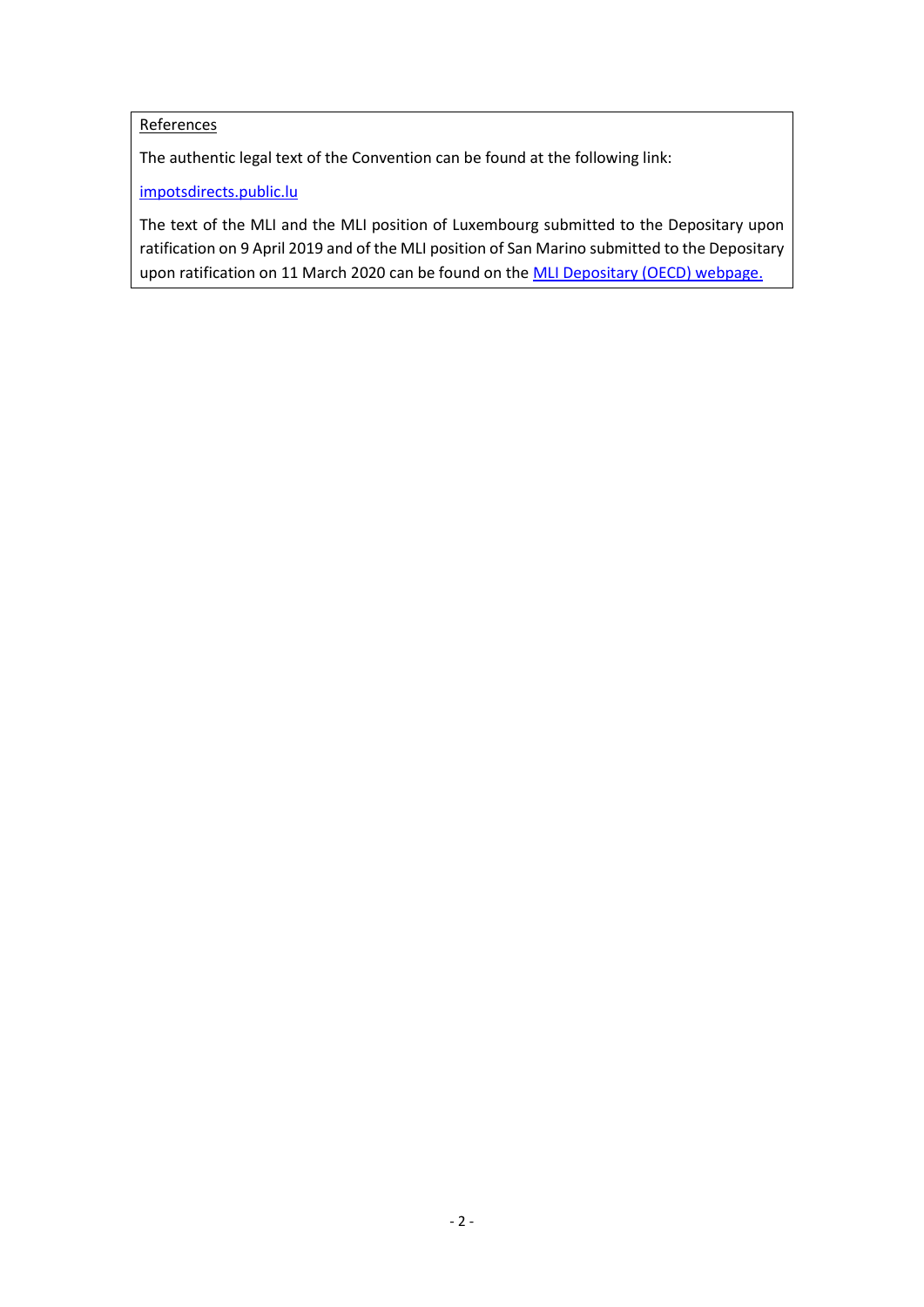## **Disclaimer on the entry into effect of the provisions of the MLI**

### Entry into Effect of the MLI Provisions

The provisions of the MLI applicable to this Convention do not take effect on the same dates as the original provisions of the Convention. Each of the provisions of the MLI could take effect on different dates, depending on the types of taxes involved (taxes withheld at source or other taxes levied) and on the choices made by Luxembourg and San Marino in their MLI positions.

Dates of the deposit of instruments of ratification, acceptance or approval: 9 April 2019 for Luxembourg and 11 March 2020 for San Marino.

Entry into force of the MLI: 1 August 2019 for Luxembourg and 1 July 2020 for San Marino.

Unless it is stated otherwise elsewhere in this document, the provisions of the MLI have effect with respect to the Convention:

In Luxembourg:

- with respect of taxes withheld at source on amounts paid or credited to non-residents, where the event giving rise to such taxes occurs on or after 1 January 2021;
- with respect to all other taxes, for taxes levied with respect to taxable periods beginning on or after 1 January 2021.

In San Marino:

- with respect of taxes withheld at source on amounts paid or credited to non-residents, where the event giving rise to such taxes occurs on or after 1 January 2021;
- with respect to all other taxes, for taxes levied with respect to taxable periods beginning on or after 1 January 2021.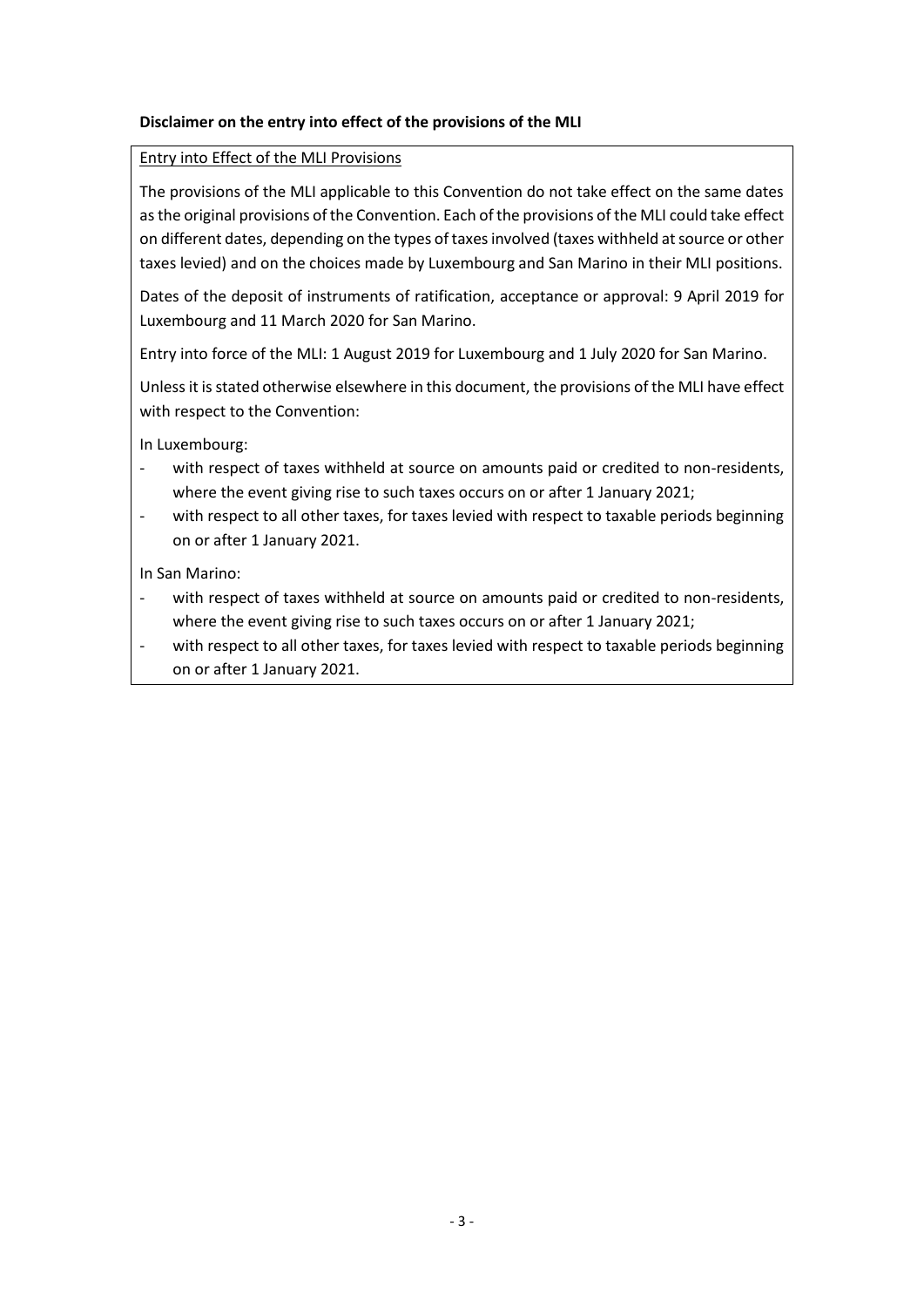### **CONVENTION BETWEEN**

# **THE GRAND DUCHY OF LUXEMBOURG AND THE REPUBLIC OF SAN MARINO FOR THE AVOIDANCE OF DOUBLE TAXATION WITH RESPECT TO TAXES ON INCOME AND CAPITAL**

The Government of the Grand Duchy of Luxembourg and the Government of the Republic of

San Marino, hereunder the "Contracting States",

**[Replaced by paragraph 1 and paragraph 3 of Article 6 of the MLI]** [wishing to conclude a

Convention for the avoidance of double taxation with respect to taxes on income and on

capital,]

*The following paragraph 1 and paragraph 3 of Article 6 of the MLI replace the text referring to an intent to eliminate double taxation in the preamble of this Convention :*

ARTICLE 6 OF THE MLI – PURPOSE OF A COVERED TAX AGREEMENT

Desiring to further develop their economic relationship and to enhance their co-operation in tax matters,

Intending to eliminate double taxation with respect to the taxes covered by [*this Convention*] without creating opportunities for non-taxation or reduced taxation through tax evasion or avoidance (including through treaty-shopping arrangements aimed at obtaining reliefs provided in [*the Convention*] for the indirect benefit of residents of third jurisdictions),

have agreed the following:

## **Article 1**

## **PERSONS COVERED**

1. This Convention shall apply to persons who are residents of one or both of the Contracting States.

## **Article 2**

## **TAXES COVERED**

- 1. This Convention shall apply to taxes on income and on capital imposed on behalf of a Contracting State or of itslocal authorities, irrespective of the manner in which they are levied.
- 2. There shall be regarded as taxes on income and on capital all taxes imposed on total income, on total capital, or on elements of income or of capital, including taxes on gains from the alienation of movable or immovable property, taxes on the total amounts of wages or salaries paid by enterprises, as well as taxes on capital appreciation.
- 3. The existing taxes to which the Convention shall apply are in particular:
	- a) in the case of San Marino:

the general income tax which is levied:

(i) on individuals;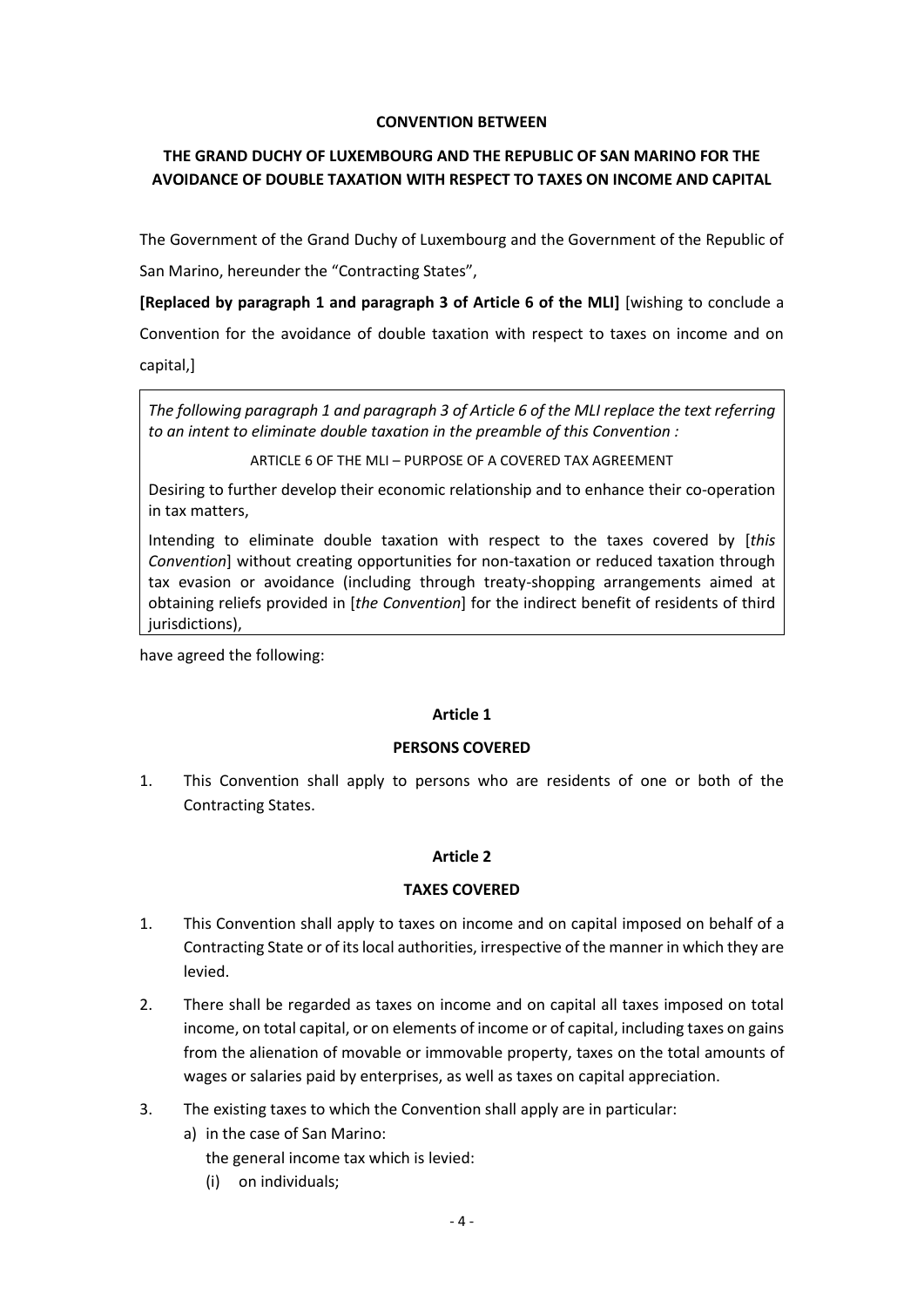- (ii) on bodies corporate and proprietorships treated as bodies corporate; even if collected through a withholding tax
- (hereunder referred to as "San Marino tax");
- b) in the case of Luxembourg:
	- (i) the income tax on individuals (l'impôt sur le revenu des personnes physiques);
	- (ii) the corporation tax (l'impôt sur le revenu des collectivités);
	- (iii) the capital tax (l'impôt sur la fortune); and

(iv) the communal trade tax (l'impôt commercial communal); (hereunder referred to as "Luxembourg tax").

4. The Convention shall apply also to any identical or substantially similar taxes that are imposed after the date of signature of this Convention in addition to, or in place of, the existing taxes. The competent authorities of the Contracting States shall notify each other of any significant changes that have been made in their taxation laws.

## **Article 3**

### **GENERAL DEFINITIONS**

- 1. For the purposes of this Convention, unless the context otherwise requires:
	- a) the term "San Marino" means the Republic of San Marino and, when used in a geographical sense, means the territory of the Republic of San Marino;
	- b) the term "Luxembourg" means the Grand Duchy of Luxembourg and, when used in a geographical sense, means the territory of the Grand Duchy of Luxembourg;
	- c) the term "person" includes an individual, a company and any other body of persons;
	- d) the term "company" means any body corporate or any entity that is treated as a body corporate for tax purposes;
	- e) the term "enterprise" applies to the carrying on of any business;
	- f) the terms "enterprise of a Contracting State" and "enterprise of the other Contracting State" mean respectively an enterprise carried on by a resident of a Contracting State and an enterprise carried on by a resident of the other Contracting State;
	- g) the term "international traffic" means any transport by a ship or aircraft operated by an enterprise that has its place of effective management in a Contracting State, except when the ship or aircraft is operated solely between places in the other Contracting State;
	- h) the term "national" means:
		- (i) any individual possessing the nationality of a Contracting State;
		- (ii) any legal person, partnership or association deriving its status as such from the laws in force in a Contracting State;
	- i) the term "competent authority" means:
		- (i) in San Marino, the Ministry of Finance;
		- (ii) in Luxembourg, the Minister of Finance or his authorised representative;
	- j) the term "business" includes the performance of professional services and of other activities of an independent character.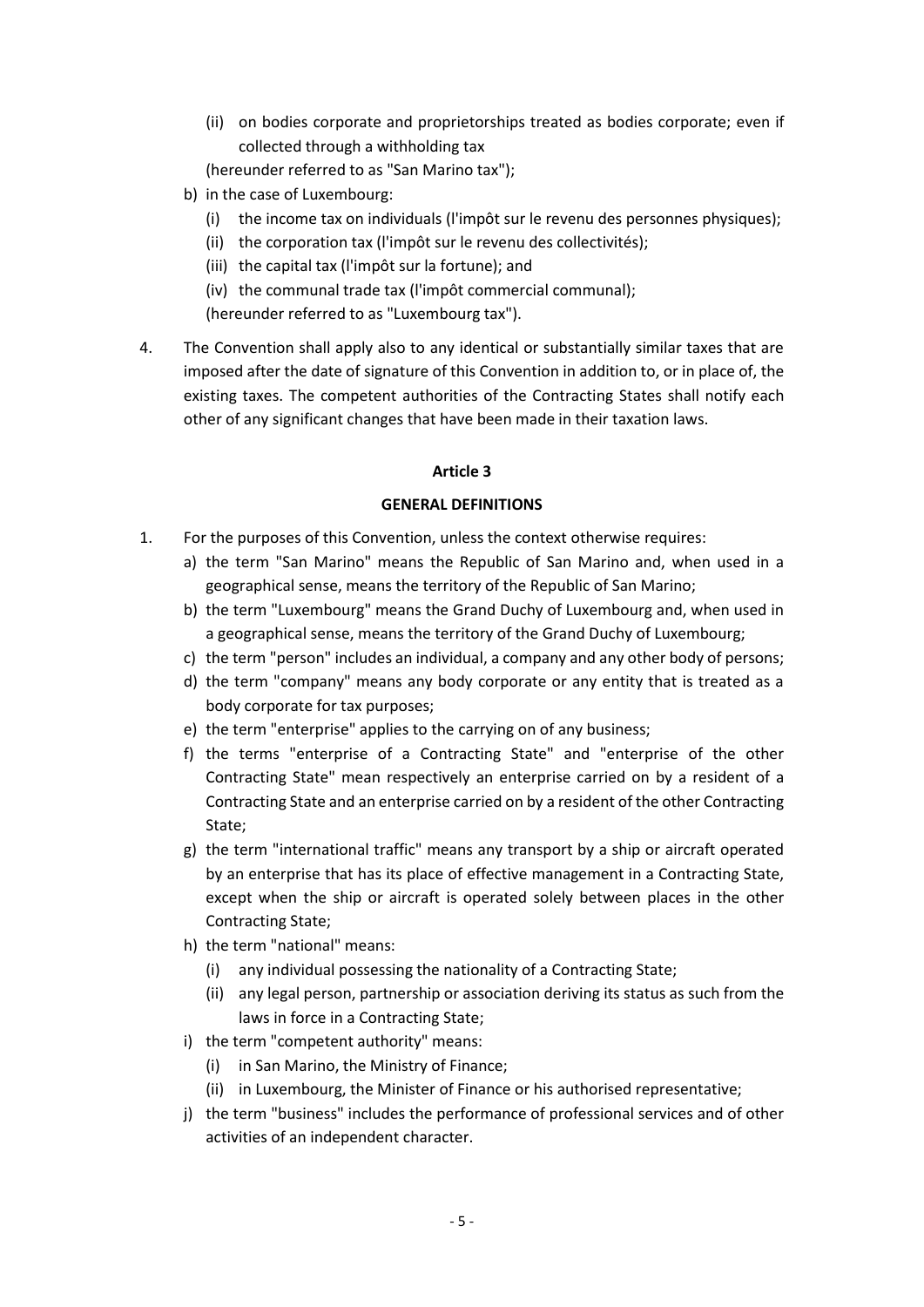2. As regards the application of the Convention at any time by a Contracting State, any term not defined therein shall, unless the context otherwise requires, have the meaning that it has at that time under the law of that State for the purposes of the taxes to which the Convention applies, any meaning under the applicable tax laws of that State prevailing over a meaning given to the term under other laws of that State.

### **Article 4**

### **RESIDENT**

- 1. For the purposes of this Convention, the term "resident of a Contracting State" means any person who, under the laws of that State, is liable to tax therein by reason of his domicile, residence, place of management or any other criterion of a similar nature, and also includes that State and any local authority thereof. This term, however, does not include any person who is liable to tax in that State in respect only of income from sources in that State or capital situated therein.
- 2. Where by reason of the provisions of paragraph 1 an individual is a resident of both Contracting States, then his status shall be determined as follows:
	- a) he shall be deemed to be a resident only of the State in which he has a permanent home available to him; if he has a permanent home available to him in both States, he shall be deemed to be a resident only of the State with which his personal and economic relations are closer (centre of vital interests);
	- b) if the State in which he has his centre of vital interests cannot be determined, or if he has not a permanent home available to him in either State, he shall be deemed to be a resident only of the State in which he has an habitual abode;
	- c) if he has an habitual abode in both States or in neither of them, he shall be deemed to be a resident only of the State of which he is a national;
	- d) if he is a national of both States or of neither of them, the competent authorities of the Contracting States shall settle the question by mutual agreement.
- 3. Where by reason of the provisions of paragraph 1 a person other than an individual is a resident of both Contracting States, then it shall be deemed to be a resident only of the State in which its place of effective management is situated.

## **Article 5**

## **PERMANENT ESTABLISHMENT**

- 1. For the purposes of this Convention, the term "permanent establishment" means a fixed place of business through which the business of an enterprise is wholly or partly carried on.
- 2. The term "permanent establishment" includes especially:
	- a) a place of management;
	- b) a branch;
	- c) an office;
	- d) a factory;
	- e) a workshop;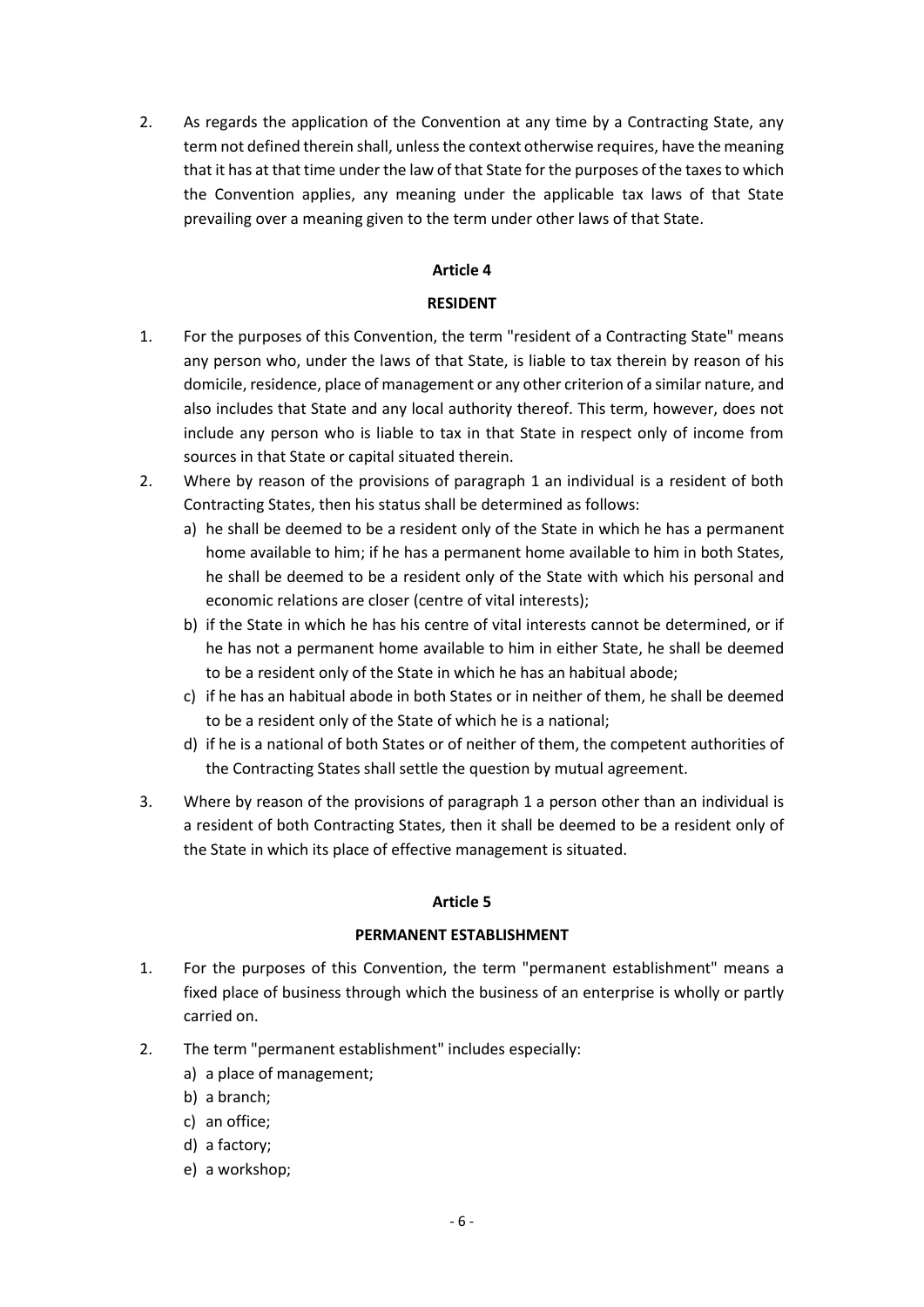- f) a mine, an oil or gas well, a quarry or any other place of extraction of natural resources.
- 3. A building site or construction or installation project constitutes a permanent establishment only if it lasts more than 12 months.
- 4. **[Modified by paragraph 3 of Article 13 of the MLI]** [Notwithstanding the preceding provisions of this Article, the term "permanent establishment" shall be deemed not to include:
	- a) the use of facilities solely for the purpose of storage, display or delivery of goods or merchandise belonging to the enterprise;
	- b) the maintenance of a stock of goods or merchandise belonging to the enterprise solely for the purpose of storage, display or delivery;
	- c) the maintenance of a stock of goods or merchandise belonging to the enterprise solely for the purpose of processing by another enterprise;
	- d) the maintenance of a fixed place of business solely for the purpose of purchasing goods or merchandise or of collecting information, for the enterprise;
	- e) the maintenance of a fixed place of business solely for the purpose of carrying on, for the enterprise, any other activity of a preparatory or auxiliary character;
	- f) the maintenance of a fixed place of business solely for any combination of activities mentioned in sub-paragraphs a) to e), provided that the overall activity of the fixed place of business resulting from this combination is of a preparatory or auxiliary character.]

*The following paragraph 3 of Article 13 of the MLI replaces paragraph 4 of Article 5 of this Convention :*

ARTICLE 13 OF THE MLI – ARTIFICIAL AVOIDANCE OF PERMANENT ESTABLISHMENT STATUS THROUGH THE SPECIFIC ACTIVITY EXEMPTIONS (Option B)

Notwithstanding [*Article 5 of the Convention*], the term "permanent establishment" shall be deemed not to include:

- a) the activities specifically listed in [*paragraph 4 of Article 5 of the Convention*] as activities deemed not to constitute a permanent establishment, whether or not that exception from permanent establishment status is contingent on the activity being of a preparatory or auxiliary character, except to the extent that [*the provision*] provides explicitly that a specific activity shall be deemed not to constitute a permanent establishment provided that the activity is of a preparatory or auxiliary character;
- b) the maintenance of a fixed place of business solely for the purpose of carrying on, for the enterprise, any activity not described in subparagraph a), provided that this activity is of a preparatory or auxiliary character;
- c) the maintenance of a fixed place of business solely for any combination of activities mentioned in subparagraphs a) and b), provided that the overall activity of the fixed place of business resulting from this combination is of a preparatory or auxiliary character.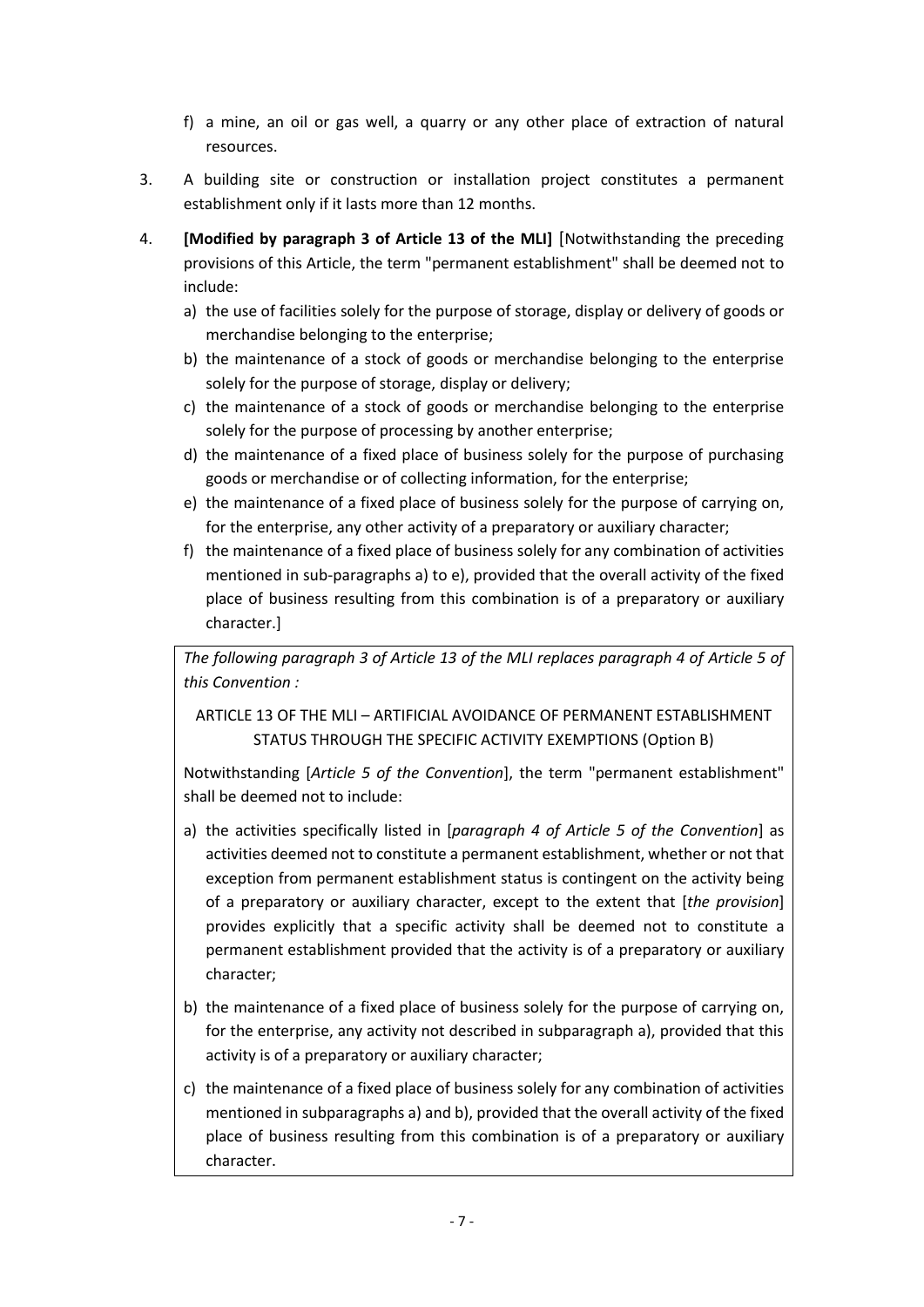- 5. Notwithstanding the provisions of paragraphs 1 and 2, where a person other than an agent of an independent status to whom paragraph 6 applies - is acting on behalf of an enterprise and has, and habitually exercises, in a Contracting State an authority to conclude contracts in the name of the enterprise, that enterprise shall be deemed to have a permanent establishment in that State in respect of any activities which that person undertakes for the enterprise, unless the activities of such person are limited to those mentioned in paragraph 4 which, if exercised through a fixed place of business, would not make this fixed place of business a permanent establishment under the provisions of that paragraph.
- 6. An enterprise of a Contracting State shall not be deemed to have a permanent establishment in the other Contracting State merely because it carries on business in that State through a broker, general commission agent or any other agent of an independent status, provided that such persons are acting in the ordinary course of their business.
- 7. The fact that a company which is a resident of a Contracting State controls or is controlled by a company which is a resident of the other Contracting State, or which carries on business in that other State (whether through a permanent establishment or otherwise), shall not of itself constitute either company a permanent establishment of the other.

## **INCOME FROM IMMOVABLE PROPERTY**

- 1. Income derived by a resident of a Contracting State from immovable property (including income from agriculture or forestry) situated in the other Contracting State may be taxed in that other State.
- 2. The term "immovable property" shall have the meaning which it has under the law of the Contracting State in which the property in question is situated. The term shall in any case include property accessory to immovable property, livestock and equipment used in agriculture and forestry, rights to which the provisions of general law respecting landed property apply, usufruct of immovable property and rights to variable or fixed payments as consideration for the working of, or the right to work, mineral deposits, sources and other natural resources; ships, boats and aircraft shall not be regarded as immovable property.
- 3. The provisions of paragraph 1 shall apply to income derived from the direct use, letting, or use in another form of immovable property.
- 4. The provisions of paragraphs 1 and 3 shall also apply to the income from immovable property of an enterprise.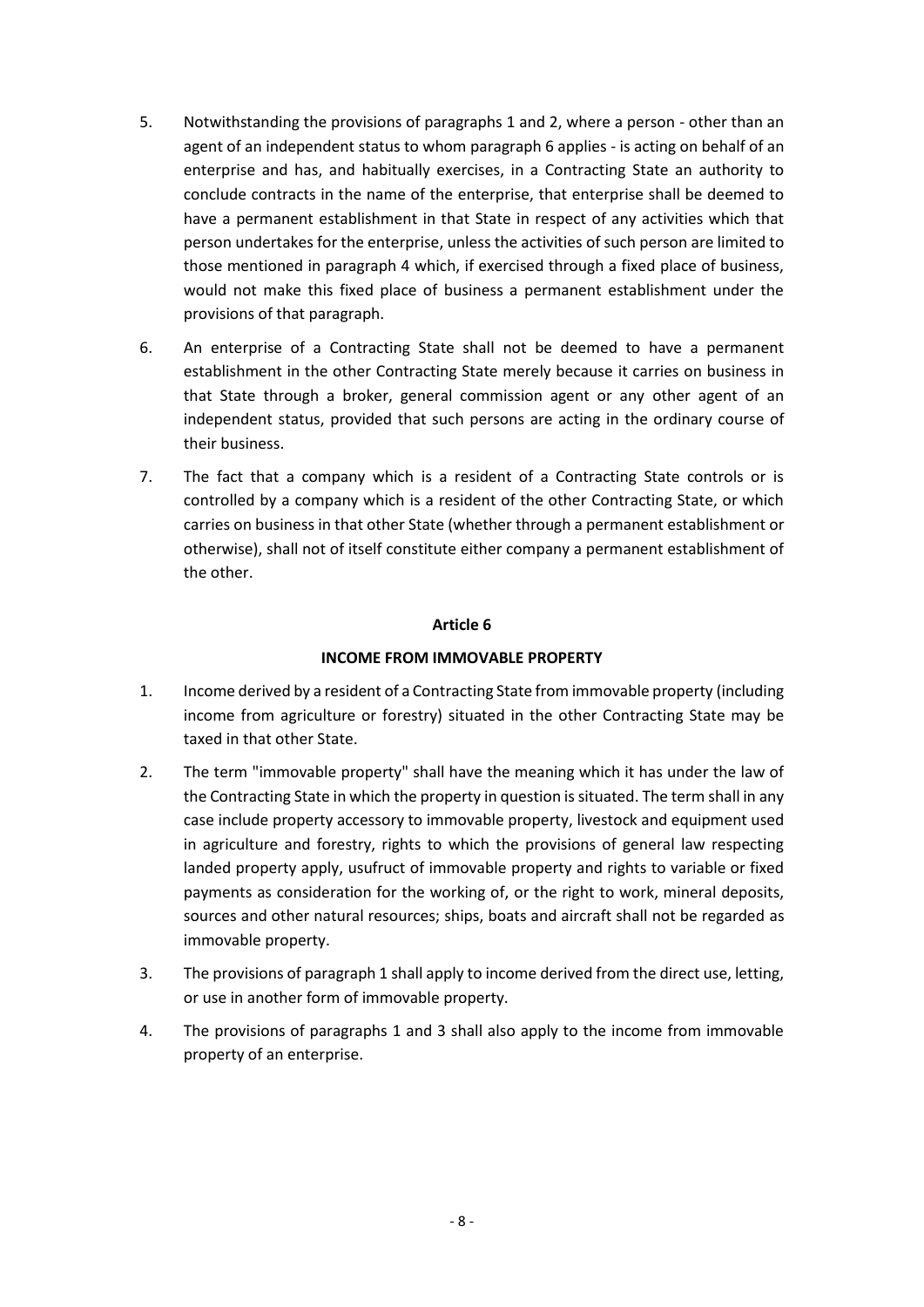#### **BUSINESS PROFITS**

- 1. The profits of an enterprise of a Contracting State shall be taxable only in that State unless the enterprise carries on business in the other Contracting State through a permanent establishment situated therein. If the enterprise carries on business as aforesaid, the profits of the enterprise may be taxed in the other State but only so much of them as is attributable to that permanent establishment.
- 2. Subject to the provisions of paragraph 3, where an enterprise of a Contracting State carries on business in the other Contracting State through a permanent establishment situated therein, there shall in each Contracting State be attributed to that permanent establishment the profits which it might be expected to make if it were a distinct and separate enterprise engaged in the same or similar activities under the same or similar conditions and dealing wholly independently with the enterprise of which it is a permanent establishment.
- 3. In determining the profits of a permanent establishment, there shall be allowed as deductions expenses which are incurred for the purposes of a permanent establishment, including executive and general administrative expenses so incurred, whether in the State in which the permanent establishment is situated or elsewhere.
- 4. Insofar as it has been customary in a Contracting State to determine the profits to be attributed to a permanent establishment on the basis of an apportionment of the total profits of the enterprise to its various parts, nothing in paragraph 2 shall preclude that Contracting State from determining the profits to be taxed by such an apportionment as may be customary; the method of apportionment adopted shall, however, be such that the result shall be in accordance with the principles contained in this Article.
- 5. No profits shall be attributed to a permanent establishment by reason of the mere purchase by that permanent establishment of goods or merchandise for the enterprise.
- 6. For the purposes of the preceding paragraphs, the profits to be attributed to the permanent establishment shall be determined by the same method year by year unless there is good and sufficient reason to the contrary.
- 7. Where profits include items of income which are dealt with separately in other Articles of this Convention, then the provisions of those Articles shall not be affected by the provisions of this Article.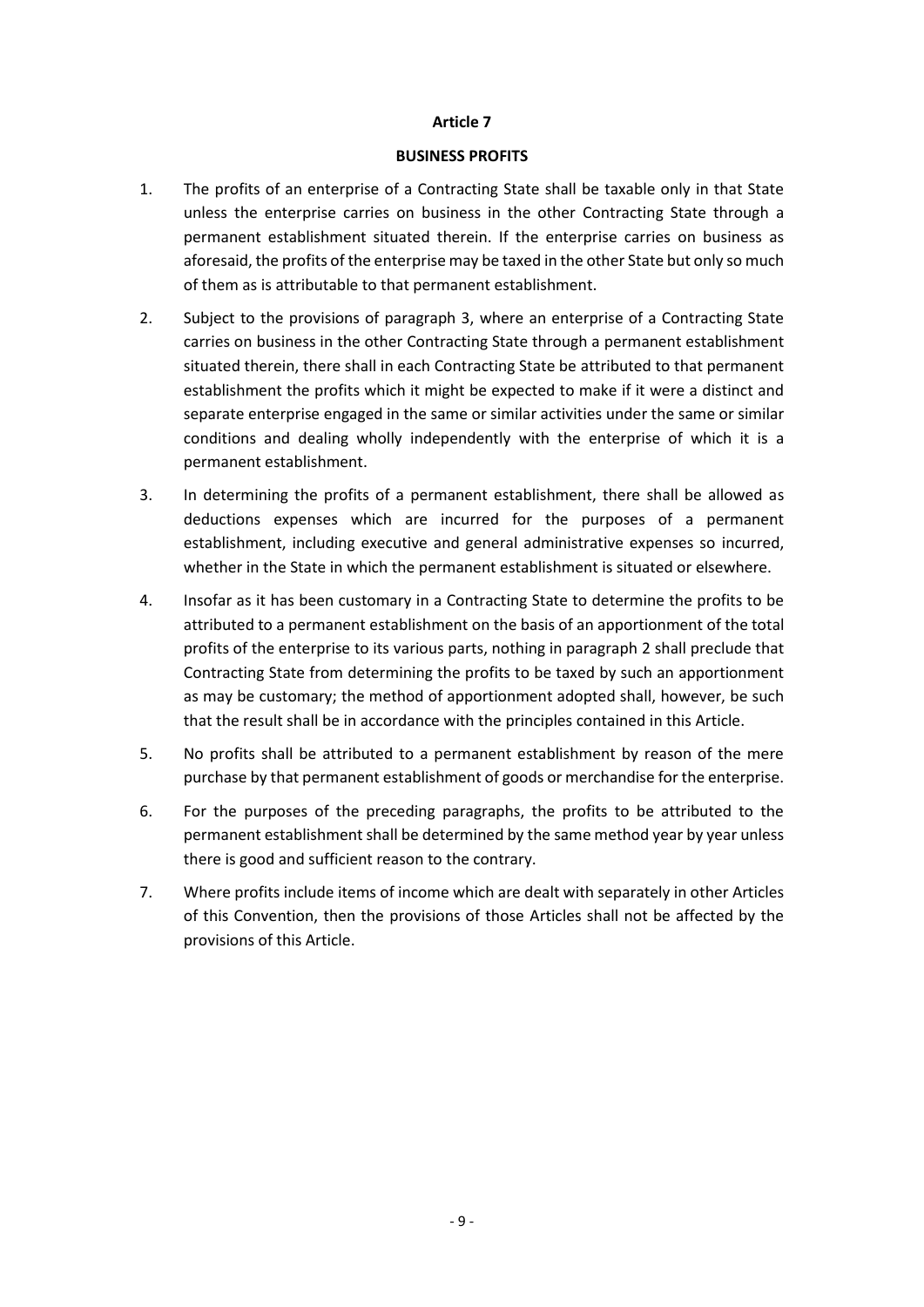### **SHIPPING, INLAND WATERWAYS TRANSPORT AND AIR TRANSPORT**

- 1. Profits from the operation of ships or aircraft in international traffic shall be taxable only in the Contracting State in which the place of effective management of the enterprise is situated.
- 2. Profits from the operation of boats engaged in inland waterways transport shall be taxable only in the Contracting State in which the place of effective management of the enterprise is situated.
- 3. If the place of effective management of a shipping enterprise or of an inland waterways transport enterprise is aboard a ship or boat, then it shall be deemed to be situated in the Contracting State in which the home harbour of the ship or boat is situated, or, if there is no such home harbour, in the Contracting State of which the operator of the ship or boat is a resident.
- 4. The provisions of paragraph 1 shall also apply to profits from the participation in a pool, a joint business or an international operating agency.

### **Article 9**

### **ASSOCIATED ENTERPRISES**

- 1. Where
	- a) an enterprise of a Contracting State participates directly or indirectly in the management, control or capital of an enterprise of the other Contracting State, or
	- b) the same persons participate directly or indirectly in the management, control or capital of an enterprise of a Contracting State and an enterprise of the other Contracting State,

and in either case conditions are made or imposed between the two enterprises in their commercial or financial relations which differ from those which would be made between independent enterprises, then any profits which would, but for those conditions, have accrued to one of the enterprises, but, by reason of those conditions, have not so accrued, may be included in the profits of that enterprise and taxed accordingly.

2. Where a Contracting State includes in the profits of an enterprise of that State - and taxes accordingly - profits on which an enterprise of the other Contracting State has been charged to tax in that other State and the profits so included are profits which would have accrued to the enterprise of the first-mentioned State if the conditions made between the two enterprises had been those which would have been made between independent enterprises, then that other State shall make an appropriate adjustment to the amount of the tax charged therein on those profits. In determining such adjustment, due regard shall be had to the other provisions of this Convention and the competent authorities of the Contracting States shall consult each other.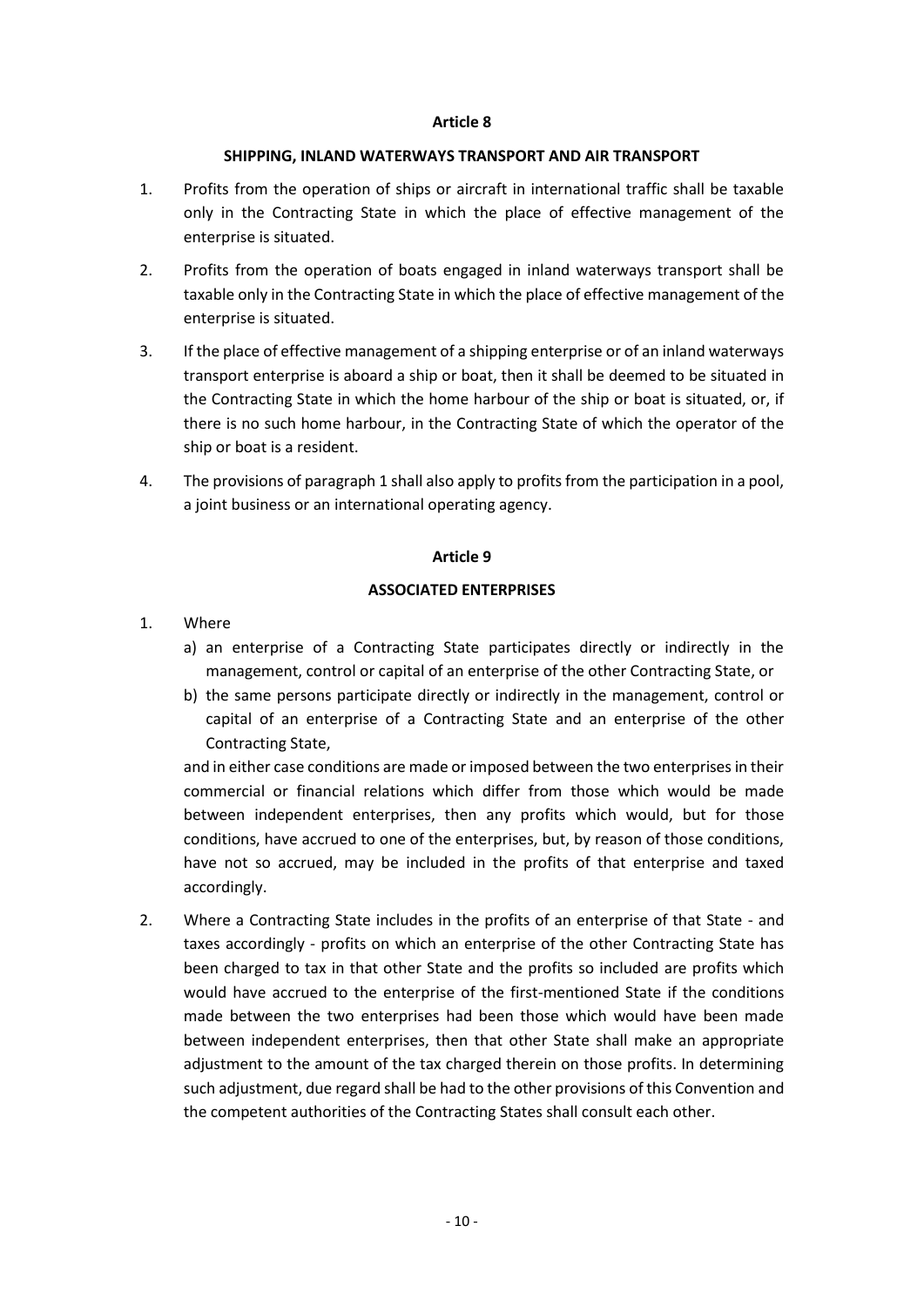### **DIVIDENDS**

- 1. Dividends paid by a company which is a resident of a Contracting State to a resident of the other Contracting State may be taxed in that other State.
- 2. However, such dividends may also be taxed in the Contracting State of which the company paying the dividends is a resident and according to the laws of that State, but if the beneficial owner of the dividends is a resident of the other Contracting State, the tax so charged shall not exceed:
	- a) 0 percent of the gross amount of the dividends if the beneficial owner is a company which has held directly at least 10 percent of the capital of the company paying the dividends for an uninterrupted period of at least 12 months prior to the decision to distribute the dividends;
	- b) 15 percent of the gross amount of the dividends in all other cases.

This paragraph shall not affect the taxation of the company in respect of the profits out of which the dividends are paid.

- 3. The term "dividends" as used in this Article means income from shares, "jouissance" shares or "jouissance" rights, mining shares, founders' shares or other rights, not being debt-claims, participating in profits, as well as income from other corporate rights which is subjected to the same taxation treatment as income from shares by the laws of the State of which the company making the distribution is a resident.
- 4. The provisions of paragraphs 1 and 2 shall not apply if the beneficial owner of the dividends, being a resident of a Contracting State, carries on business in the other Contracting State of which the company paying the dividends is a resident through a permanent establishment situated therein, and the holding in respect of which the dividends are paid is effectively connected with such permanent establishment. In such case the provisions of Article 7 shall apply.
- 5. Where a company which is a resident of a Contracting State derives profits or income from the other Contracting State, that other State may not impose any tax on the dividends paid by the company, except insofar as such dividends are paid to a resident of that other State or insofar as the holding in respect of which the dividends are paid is effectively connected with a permanent establishment situated in that other State, nor subject the company's undistributed profits to a tax on the company's undistributed profits, even if the dividends paid or the undistributed profits consist wholly or partly of profits or income arising in such other State.

## **Article 11**

## **INTEREST**

1. Interest arising in a Contracting State and paid to a resident of the other Contracting State shall be taxable only in that other State if such resident is the beneficial owner of the interest.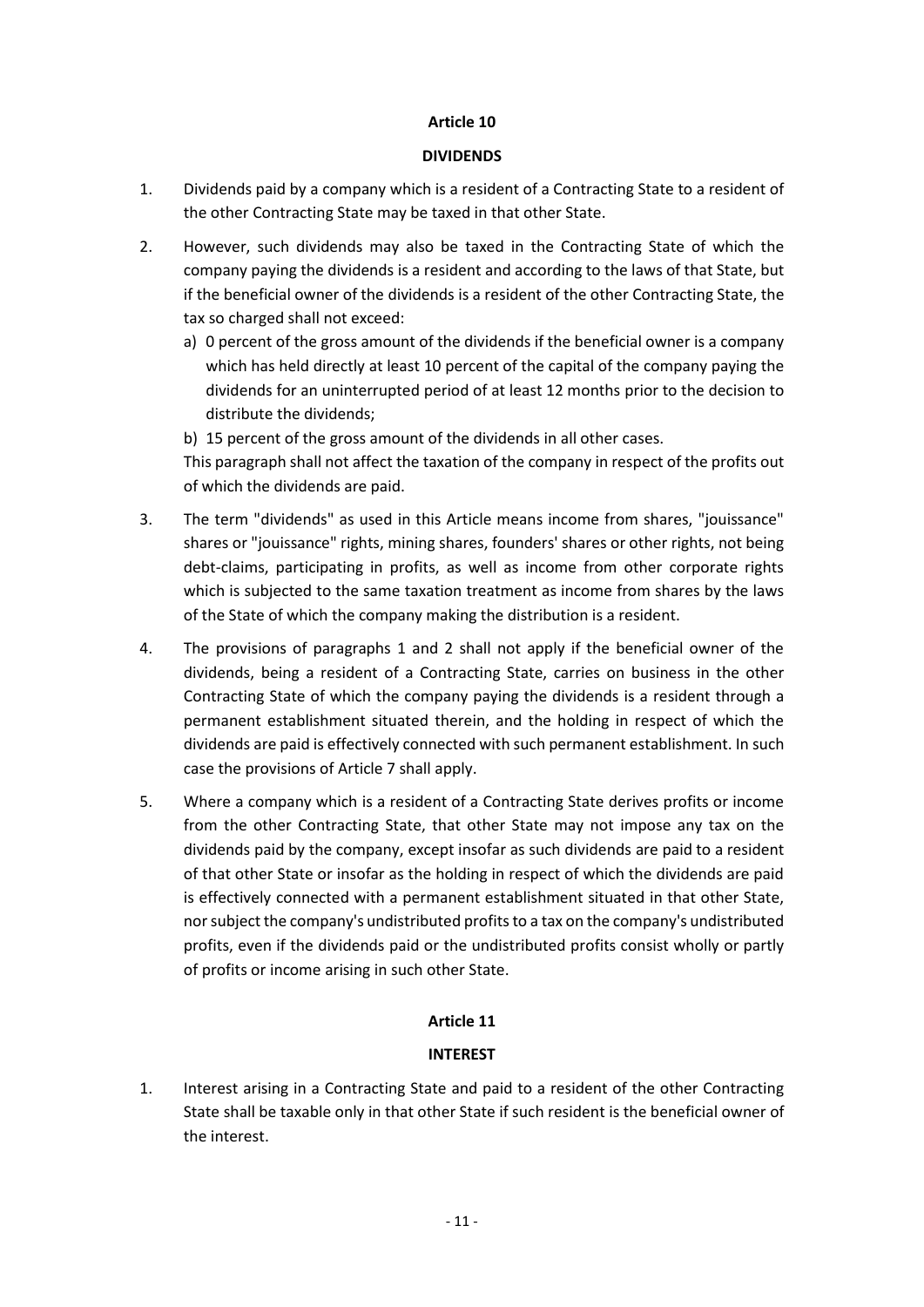- 2. The term "interest" as used in this Article means income from debt-claims of every kind, whether or not secured by mortgage and whether or not carrying a right to participate in the debtor's profits, and in particular, income from government securities and income from bonds or debentures, including premiums and prizes attaching to such securities, bonds or debentures. However, the term "interest", shall not include income as referred to in Article 10. Penalty charges for late payment shall not be regarded as interest for the purpose of this Article.
- 3. The provisions of paragraph 1 shall not apply if the beneficial owner of the interest, being a resident of a Contracting State, carries on business in the other Contracting State in which the interest arises through a permanent establishment situated therein, and the debt-claim in respect of which the interest is paid is effectively connected with such permanent establishment. In such case the provisions of Article 7 shall apply.
- 4. Where, by reason of a special relationship between the payer and the beneficial owner or between both of them and some other person, the amount of the interest, having regard to the debt-claim for which it is paid, exceeds the amount which would have been agreed upon by the payer and the beneficial owner in the absence of such relationship, the provisions of this Article shall apply only to the last-mentioned amount. In such case, the excess part of the payments shall remain taxable according to the laws of each Contracting State, due regard being had to the other provisions of this Convention.

#### **ROYALTIES**

- 1. Royalties arising in a Contracting State and paid to a resident of the other Contracting State shall be taxable only in that other State if such resident is the beneficial owner of the royalties.
- 2. The term "royalties" as used in this Article means payments of any kind received as a consideration for the use of, or the right to use, any copyright of literary, artistic or scientific work, including software, cinematograph films and recordings for radio or television broadcasting, any patent, trade mark, design or model, plan, secret formula or process, or for information concerning industrial, commercial or scientific experience.
- 3. The provisions of paragraph 1 shall not apply if the beneficial owner of the royalties, being a resident of a Contracting State, carries on business in the other Contracting State in which the royalties arise through a permanent establishment situated therein, and the right or property in respect of which the royalties are paid is effectively connected with such permanent establishment. In such case the provisions of Article 7 shall apply.
- 4. Where, by reason of a special relationship between the payer and the beneficial owner or between both of them and some other person, the amount of the royalties, having regard to the use, right or information for which they are paid, exceeds the amount which would have been agreed upon by the payer and the beneficial owner in the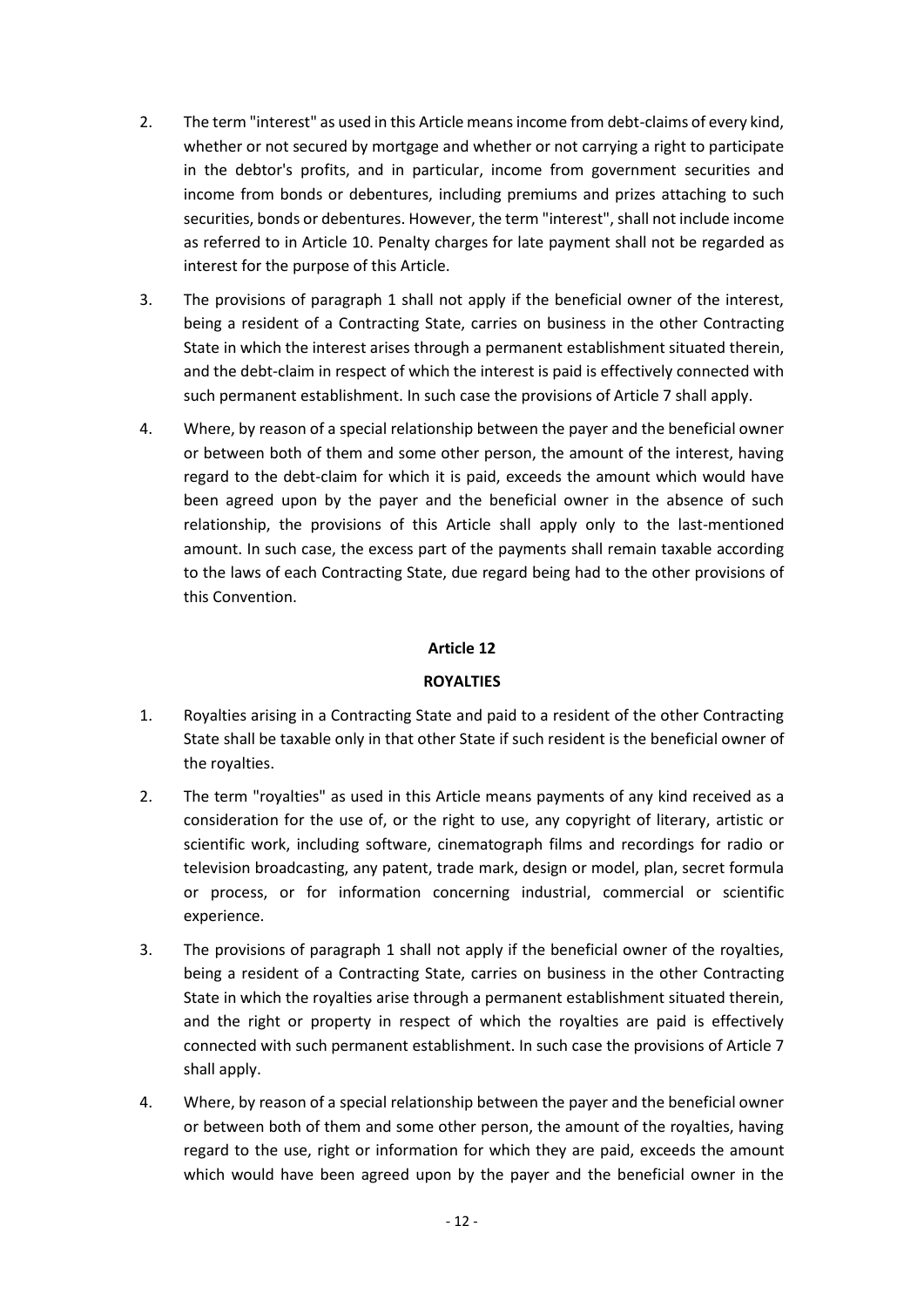absence of such relationship, the provisions of this Article shall apply only to the lastmentioned amount. In such case, the excess part of the payments shall remain taxable according to the laws of each Contracting State, due regard being had to the other provisions of this Convention.

### **Article 13**

### **CAPITAL GAINS**

- 1. Gains derived by a resident of a Contracting State from the alienation of immovable property referred to in Article 6 and situated in the other Contracting State may be taxed in that other State.
- 2. Gains from the alienation of movable property forming part of the business property of a permanent establishment which an enterprise of a Contracting State has in the other Contracting State, including such gains from the alienation of such permanent establishment (alone or with the whole enterprise), may be taxed in that other State.
- 3. Gains from the alienation of ships or aircraft operated in international traffic, boats engaged in inland waterwaystransport or movable property pertaining to the operation of such ships, aircraft or boats, shall be taxable only in the Contracting State in which the place of effective management of the enterprise is situated.
- 4. Gains from the alienation of any property other than that referred to in paragraphs 1, 2 and 3, shall be taxable only in the Contracting State of which the alienator is a resident.

#### **Article 14**

### **INCOME FROM EMPLOYMENT**

- 1. Subject to the provisions of Articles 15, 17, 18 and 19, salaries, wages and other similar remuneration derived by a resident of a Contracting State in respect of an employment shall be taxable only in that State unless the employment is exercised in the other Contracting State. If the employment is so exercised, such remuneration as is derived therefrom may be taxed in that other State.
- 2. Notwithstanding the provisions of paragraph 1, remuneration derived by a resident of a Contracting State in respect of an employment exercised in the other Contracting State shall be taxable only in the first-mentioned State if:
	- a) the recipient is present in the other State for a period or periods not exceeding in the aggregate 183 days in any twelve month period commencing or ending in the calendar year concerned, and
	- b) the remuneration is paid by, or on behalf of, an employer who is not a resident of the other State, and
	- c) the remuneration is not borne by a permanent establishment which the employer has in the other State.
- 3. Notwithstanding the preceding provisions of this Article, remuneration derived in respect of an employment exercised aboard a ship, aircraft or road vehicle operated in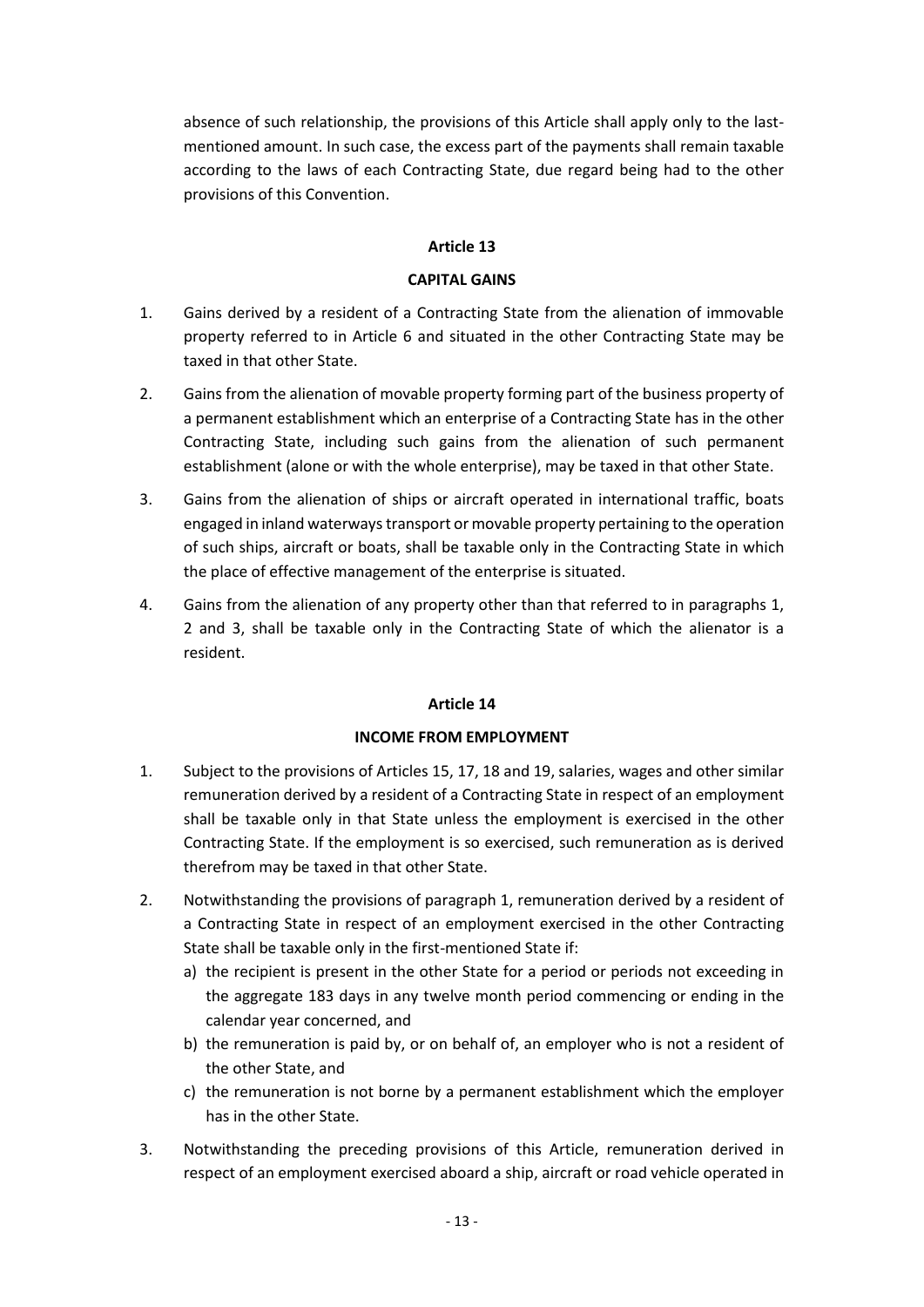international traffic, or aboard a boat engaged in inland waterways transport, may be taxed in the Contracting State in which the place of effective management of the enterprise is situated.

### **Article 15**

### **DIRECTORS' FEES**

Directors' fees and other similar payments derived by a resident of a Contracting State in his capacity as a member of the board of directors or similar organ of a company which is a resident of the other Contracting State may be taxed in that other State.

### **Article 16**

### **ARTISTES AND SPORTSMEN**

- 1. Notwithstanding the provisions of Article 7 and 14, income derived by a resident of a Contracting State as an entertainer, such as a theatre, motion picture, radio or television artiste, or a musician, or as a sportsman, from his personal activities as such exercised in the other Contracting State, may be taxed in that other State.
- 2. Where income in respect of personal activities exercised by an entertainer or a sportsman in his capacity as such accrues not to the entertainer or sportsman himself but to another person, that income may, notwithstanding the provisions of Article 7 and 14, be taxed in the Contracting State in which the activities of the entertainer or sportsman are exercised.

#### **Article 17**

## **PENSIONS**

- 1. Subject to the provisions of paragraph 2 of Article 18, pensions and other similar remuneration paid to a resident of a Contracting State in consideration of past employment shall be taxable only in that State.
- 2. Notwithstanding the provisions of paragraph 1, pensions and other payments made under the social security legislation of a Contracting State shall be taxable solely in that State.
- 3. Notwithstanding the provisions of paragraph 1, pensions and other similar remuneration (including lump-sum payments) arising in a Contracting State and paid to a resident of the other Contracting State shall be taxable only in the first-mentioned State, provided that such payments derive from contributions paid to or from provisions made under a pension scheme by the recipient or on his behalf and that these contributions, provisions or the pensions or other similar remuneration have been subjected to tax in the first-mentioned State under the ordinary rules of its tax laws.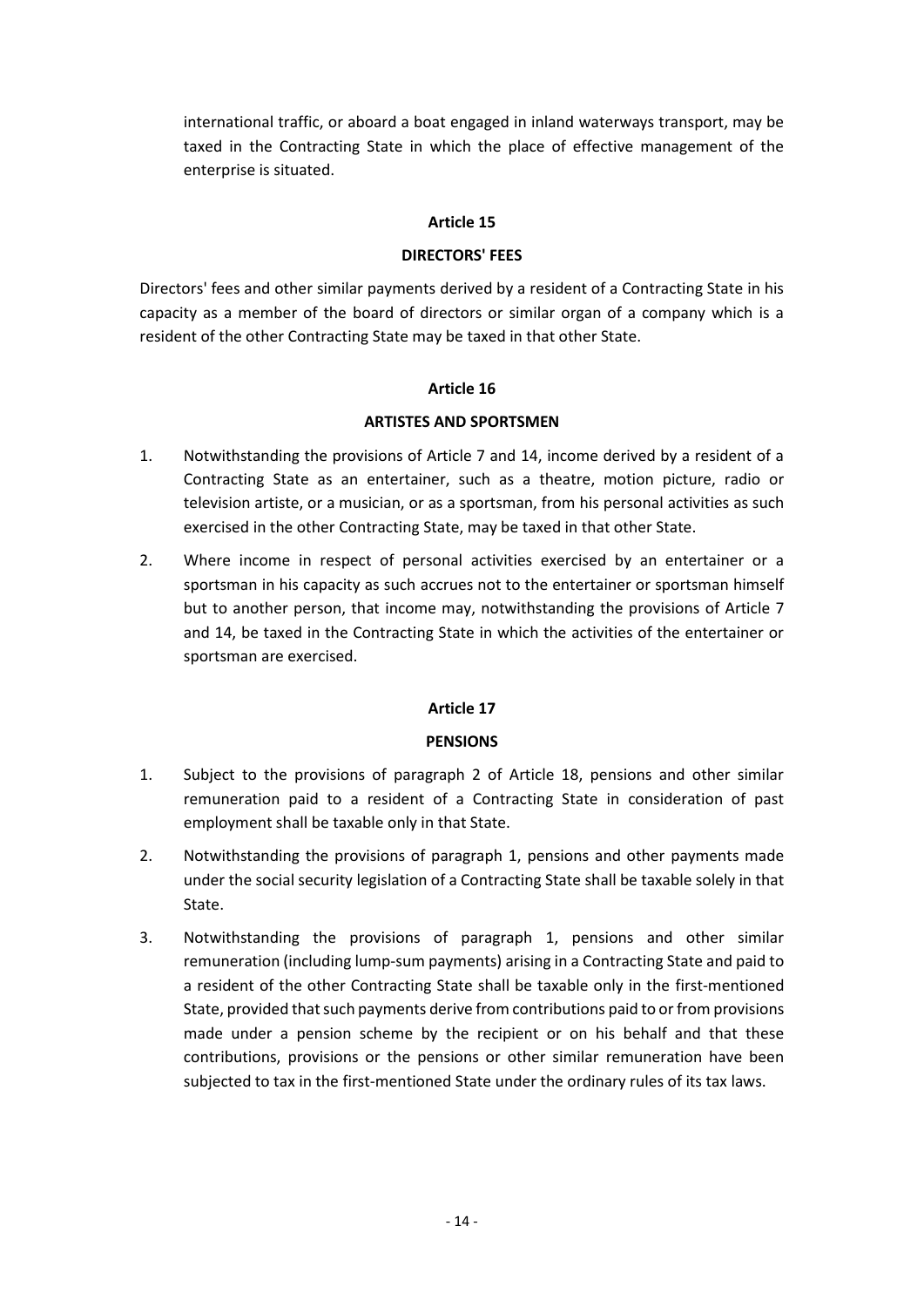#### **GOVERNMENT SERVICE**

- 1. a) Salaries, wages and other similar remuneration, other than a pension, paid by a Contracting State or a local authority thereof to an individual in respect of services rendered to that State or authority shall be taxable only in that State.
	- b) However, such salaries, wages and other similar remuneration shall be taxable only in the other Contracting State if the services are rendered in that State and the individual is a resident of that State who:
		- (i) is a national of that State; or
		- (ii) did not become a resident of that State solely for the purpose of rendering the services.
- 2. a) Any pension paid by, or out of funds created by, a Contracting State or a local authority thereof, to an individual in respect of services rendered to that State or authority shall be taxable only in that State.
	- b) However, such pension shall be taxable only in the other Contracting State if the individual is a resident of, and a national of, that State.
- 3. The provisions of Articles 14, 15, 16, and 17 shall apply to salaries, wages and other similar remuneration, and to pensions, in respect of services rendered in connection with a business carried on by a Contracting State or a local authority thereof.

### **Article 19**

## **PROFESSORS, TEACHERS AND RESEARCHERS**

A resident of one of the Contracting States who, at the invitation of a university, college, school, or other recognized educational institutions, situated in the other Contracting State, is temporarily present in the other State solely for the purpose of teaching, or engaging in research, or both, at the educational institution shall, for a period not exceeding two years from the date he first arrives in the other State, be exempt from tax by the other State on his remuneration for such teaching or research. If the visit exceeds two years, the other State may tax the individual under its national law for the entire period of the visit, unless in a particular case the competent authorities of the States agree otherwise.

#### **Article 20**

## **STUDENTS AND BUSINESS APPRENTICES**

Payments which a student or business apprentice who is or was immediately before visiting a Contracting State a resident of the other Contracting State and who is present in the firstmentioned State solely for the purpose of his education or training receives for the purpose of his maintenance, education or training shall not be taxed in that State, provided that such payments arise from sources outside that State.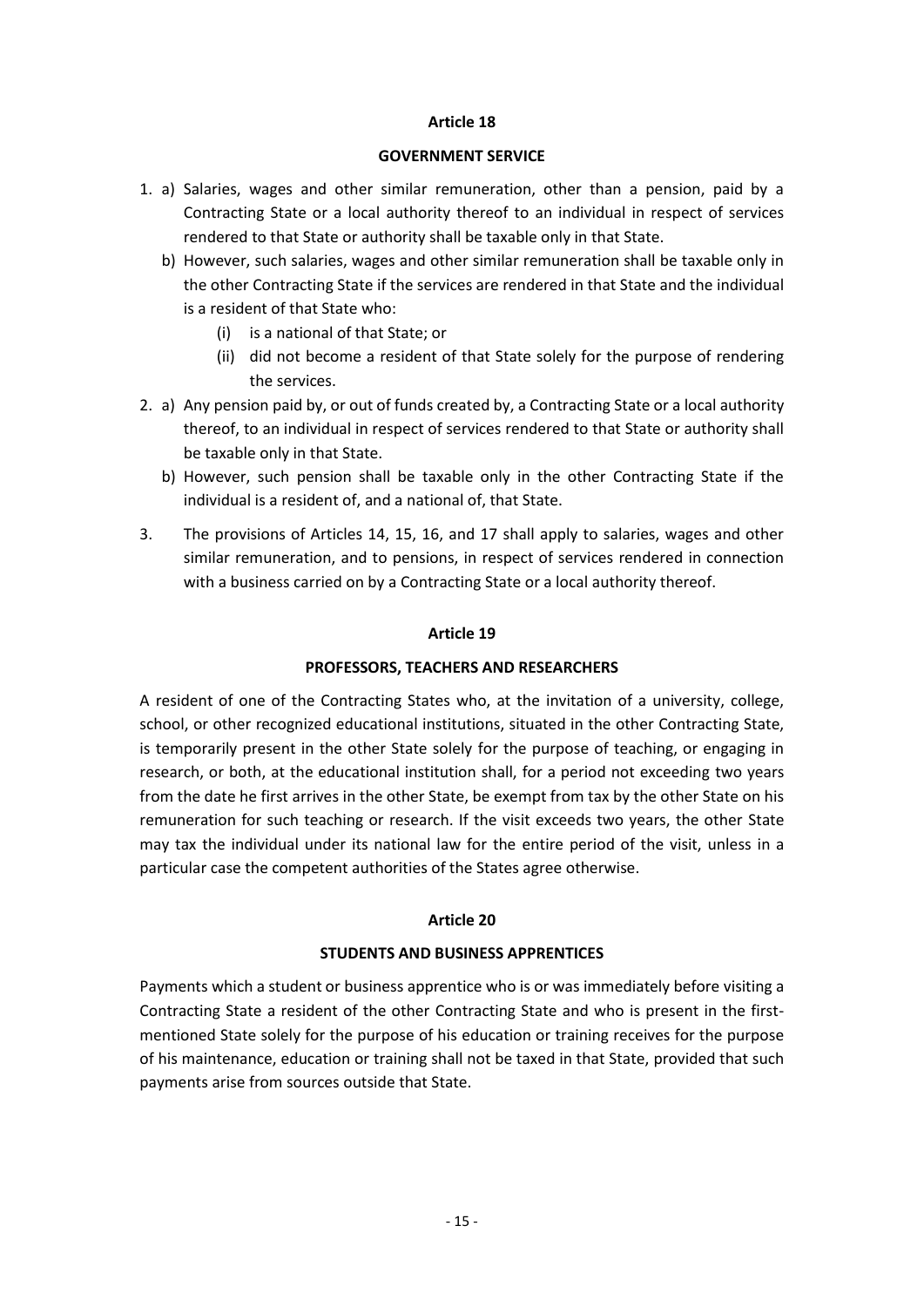### **OTHER INCOME**

- 1. Items of income of a resident of a Contracting State, wherever arising, not dealt with in the foregoing Articles of this Convention shall be taxable only in that State.
- 2. The provisions of paragraph 1 shall not apply to income, other than income from immovable property as defined in paragraph 2 of Article 6, if the recipient of such income, being a resident of a Contracting State, carries on business in the other Contracting State through a permanent establishment situated therein, and the right or property in respect of which the income is paid is effectively connected with such permanent establishment. In such case the provisions of Article 7 shall apply.

## **Article 22**

## **CAPITAL**

- 1. Capital represented by immovable property referred to in Article 6, owned by a resident of a Contracting State and situated in the other Contracting State, may be taxed in that other State.
- 2. Capital represented by movable property forming part of the business property of a permanent establishment which an enterprise of a Contracting State has in the other Contracting State may be taxed in that other State.
- 3. Capital represented by ships and aircraft operated in international traffic and by boats engaged in inland waterways transport, and by movable property pertaining to the operation of such ships, aircraft and boats, shall be taxable only in the Contracting State in which the place of effective management of the enterprise is situated.
- 4. All other elements of capital of a resident of a Contracting State shall be taxable only in that State.

## **Article 23**

## **ELIMINATION OF DOUBLE TAXATION**

Subject to the provisions of the law of the Contracting States regarding the elimination of double taxation which shall not affect the general principle hereof, double taxation shall be eliminated as follows:

- a) Where a resident of a Contracting State derives income or owns capital which, in accordance with the provisions of this Convention, may be taxed in the other Contracting State, the first-mentioned Contracting State shall, subject to the provisions of sub-paragraphs b) and c), exempt such income or capital from tax but may, in order to calculate the amount of tax on the remaining income or capital of the resident, apply the same rates of tax as if the income or capital had not been exempted.
- b) Where a resident of a Contracting State derives income which, in accordance with the provisions of Articles 10 and 16, may be taxed in the other Contracting State, the firstmentioned Contracting State shall allow as a deduction from the income tax on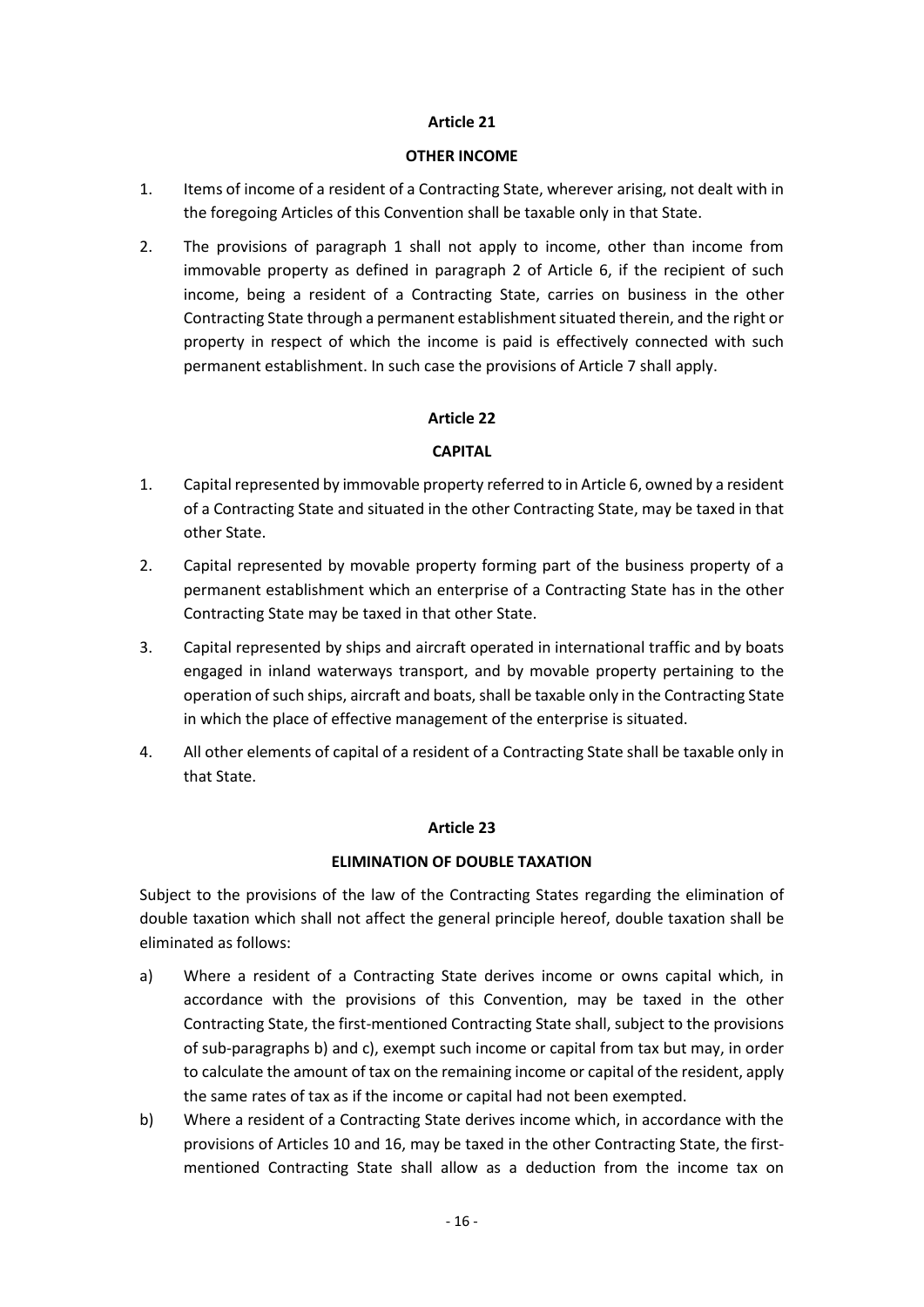individuals or from the corporation tax of that resident, an amount equal to the tax paid in the other Contracting State. Such deduction shall not, however, exceed that part of the tax, as computed before the deduction is given, which is attributable to such items of income derived from the other Contracting State.

- c) Notwithstanding the provisions of paragraph b), where a company which is a resident of a Contracting State has held at least 10 percent of the capital of a company which is a resident of the other Contracting State paying dividends for an uninterrupted period of at least 12 months prior to the decision to distribute the dividends, the firstmentioned Contracting State shall exempt from tax the dividends paid by the company which is a resident of the other Contracting State to the company which is a resident of the first-mentioned Contracting State;
- d) The provisions of sub-paragraph a) shall not apply to income derived or capital owned by a resident of a Contracting State where the other Contracting State applies the provisions of the Convention to exempt such income or capital from tax or applies the provisions of paragraph 2 of Article 10 to such income.

### **Article 24**

## **NON-DISCRIMINATION**

- 1. Nationals of a Contracting State shall not be subjected in the other Contracting State to any taxation or any requirement connected therewith, which is other or more burdensome than the taxation and connected requirements to which nationals of that other State in the same circumstances, in particular with respect to residence, are or may be subjected. This provision shall, notwithstanding the provisions of Article 1, also apply to persons who are not residents of one or both of the Contracting States.
- 2. The taxation on a permanent establishment which an enterprise of a Contracting State has in the other Contracting State shall not be less favourably levied in that other State than the taxation levied on enterprises of that other State carrying on the same activities. This provision shall not be construed as obliging a Contracting State to grant to residents of the other Contracting State any personal allowances, reliefs and reductions for taxation purposes on account of civil status or family responsibilities which it grants to its own residents.
- 3. Except where the provisions of paragraph 1 of Article 9, paragraph 4 of Article 11, or paragraph 4 of Article 12, apply, interest, royalties and other disbursements paid by an enterprise of a Contracting State to a resident of the other Contracting State shall, for the purpose of determining the taxable profits of such enterprise, be deductible under the same conditions as if they had been paid to a resident of the first-mentioned State. Similarly, any debts of an enterprise of a Contracting State to a resident of the other Contracting State shall, for the purpose of determining the taxable capital of such enterprise, be deductible under the same conditions as if they had been contracted to a resident of the first-mentioned State.
- 4. Enterprises of a Contracting State, the capital of which is wholly or partly owned or controlled, directly or indirectly, by one or more residents of the other Contracting State, shall not be subjected in the first-mentioned State to any taxation or any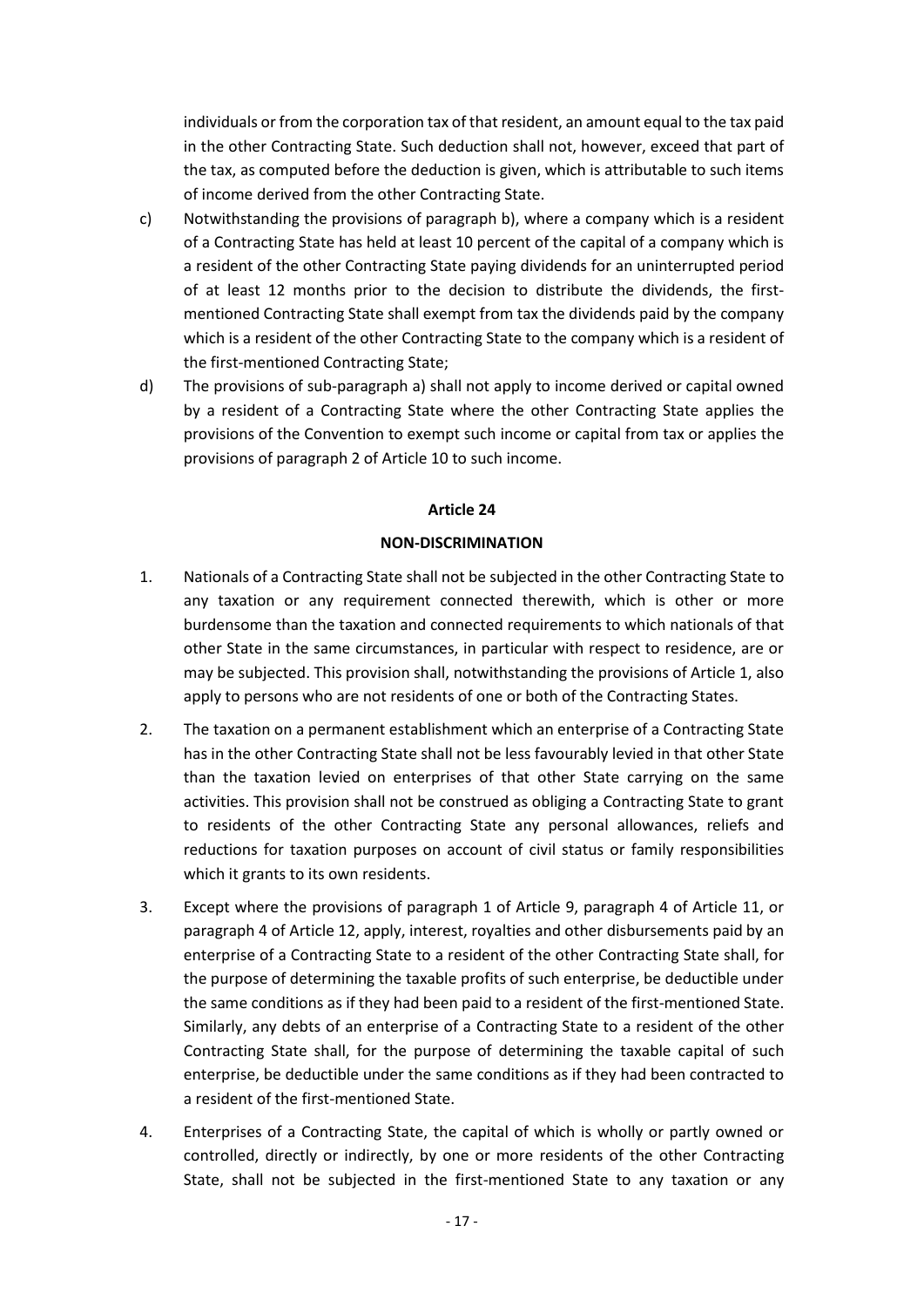requirement connected therewith which is other or more burdensome than the taxation and connected requirements to which other similar enterprises of the firstmentioned State are or may be subjected.

5. The provisions of this Article shall, notwithstanding the provisions of Article 2, apply to taxes of every kind and description.

## **Article 25**

### **MUTUAL AGREEMENT PROCEDURE**

1. Where a person considers that the actions of one or both of the Contracting States result or will result for him in taxation not in accordance with the provisions of this Convention, he may, irrespective of the remedies provided by the domestic law of those States, present his case to the competent authority of the Contracting State of which he is a resident or, if his case comes under paragraph 1 of Article 24, to that of the Contracting State of which he is a national. **[The second sentence of Article 25 of this Convention is replaced by the second sentence of paragraph 1 of Article 16 of the MLI]** [The case must be presented within two years from the first notification of the action resulting in taxation not in accordance with the provisions of this Convention.]

*The following second sentence of paragraph 1 of Article 16 of the MLI replaces the second sentence of paragraph 1 of Article 25 of this Convention:*

ARTICLE 16 OF THE MLI – MUTUAL AGREEMENT PROCEDURE

The case must be presented within three years from the first notification of the action resulting in taxation not in accordance with the provisions of *[the Convention]*.

- 2. The competent authority shall endeavour, if the objection appears to it to be justified and if it is not itself able to arrive at a satisfactory solution, to resolve the case by mutual agreement with the competent authority of the other Contracting State, with a view to the avoidance of taxation which is not in accordance with the Convention. The mutual agreement procedure shall expire by the end of the third year following that in which the case was presented by the tax payer. If an agreement is reached, it shall be implemented notwithstanding any time limits in the domestic law of the Contracting States.
- 3. The competent authorities of the Contracting States shall endeavour to resolve by mutual agreement any difficulties or doubts arising as to the interpretation or application of the Convention. They may also consult together for the elimination of double taxation in cases not provided for in the Convention.
- 4. The competent authorities of the Contracting States may communicate with each other directly, including through a joint commission consisting of themselves or their representatives, for the purpose of reaching an agreement in the sense of the preceding paragraphs.
- 5. Where,
	- a) under paragraph 1, a person has presented a case to the competent authority of a Contracting State on the basis that the actions of one or both of the Contracting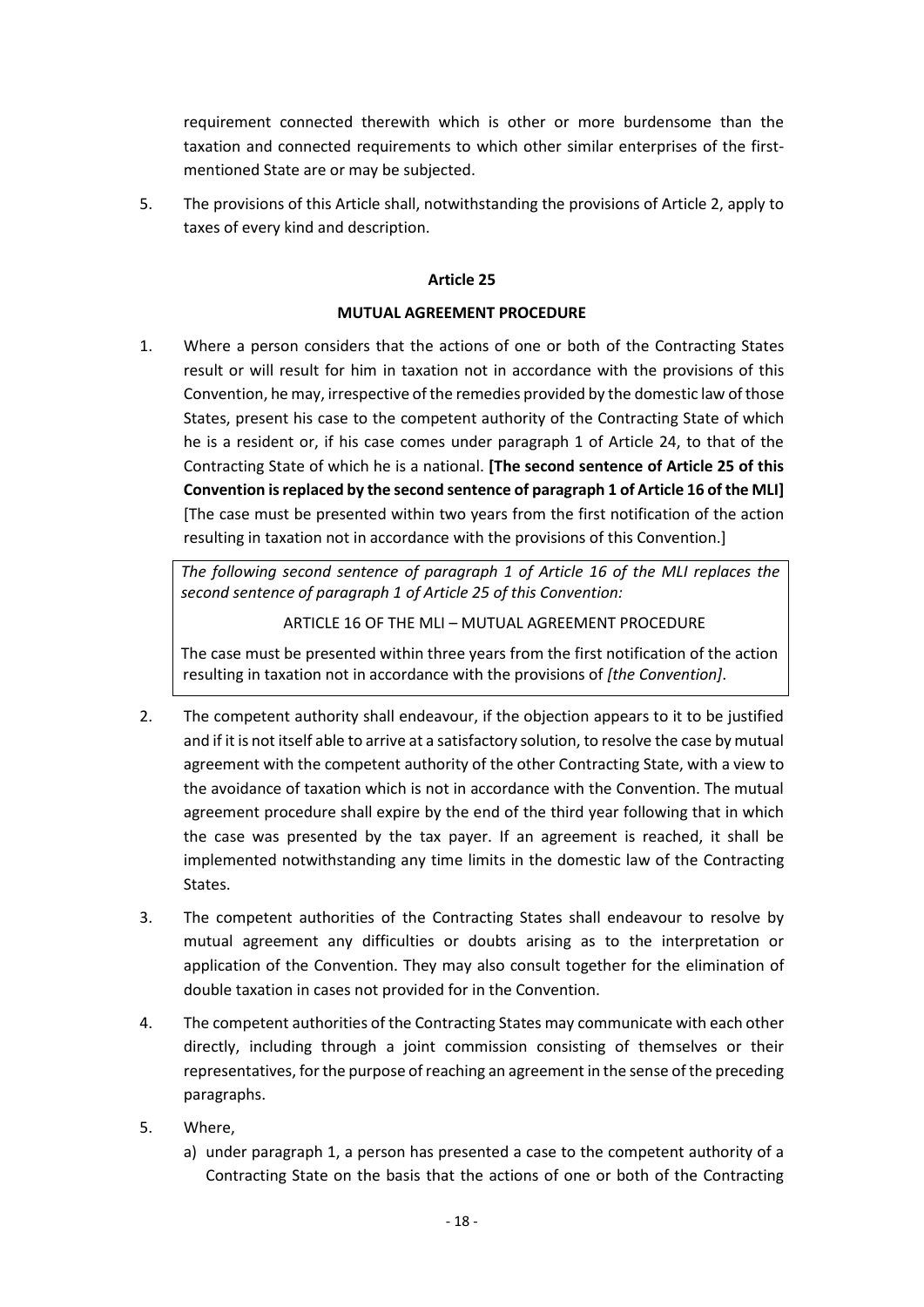States have resulted for that person in taxation not in accordance with the provisions of this Convention, and

b) the competent authorities are unable to reach an agreement to resolve that case pursuant to paragraph 2 within two years from the presentation of the case to the competent authority of the other Contracting State,

any unresolved issues arising from the case shall be submitted to arbitration if the person so requests. These unresolved issues shall not, however, be submitted to arbitration if a decision on these issues has already been rendered by a court or administrative tribunal of either State. Unless a person directly affected by the case does not accept the mutual agreement that implements the arbitration decision, that decision shall be binding on both Contracting States and shall be implemented notwithstanding any time limits in the domestic laws of these States. The competent authorities of the Contracting States shall by mutual agreement settle the mode of application of this paragraph.

#### **Article 26**

## **EXCHANGE OF INFORMATION**

- 1. The competent authorities of the Contracting States shall exchange such information as is foreseeably relevant for carrying out the provisions of this Convention or to the administration or enforcement of the domestic laws concerning taxes of every kind and description imposed on behalf of the Contracting States or of their local authorities, insofar as the taxation thereunder is not contrary to the Convention. The exchange of information is not restricted by Articles 1 and 2.
- 2. Any information received under paragraph 1 by a Contracting State shall be treated as secret in the same manner as information obtained under the domestic laws of that State and shall be disclosed only to persons or authorities (including courts and administrative bodies) concerned with the assessment or collection of, the enforcement or prosecution in respect of, the determination of appeals in relation to the taxes referred to in paragraph 1, or the oversight of the above. Such persons or authorities shall use the information only for such purposes. They may disclose the information in public court proceedings or in judicial decisions.
- 3. In no case shall the provisions of paragraphs 1 and 2 be construed so as to impose on a Contracting State the obligation:
	- a) to carry out administrative measures at variance with the laws and administrative practice of that or of the other Contracting State;
	- b) to supply information which is not obtainable under the laws or in the normal course of the administration of that or of the other Contracting State;
	- c) to supply information which would disclose any trade, business, industrial, commercial or professional secret or trade process, or information the disclosure of which would be contrary to public policy (ordre public).
- 4. If information is requested by a Contracting State in accordance with this Article, the other Contracting State shall use its information gathering measures to obtain the requested information, even though that other State may not need such information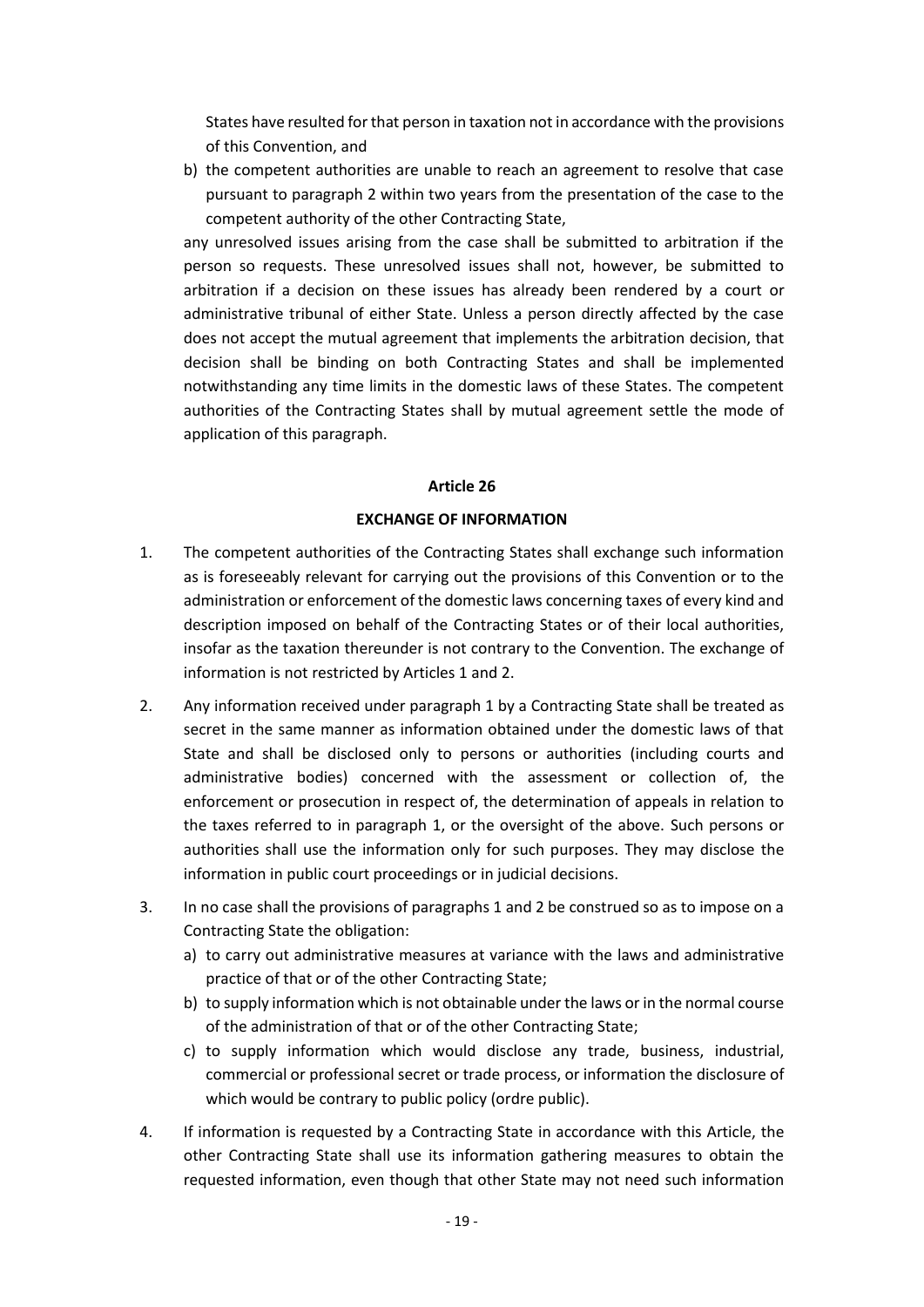for its own tax purposes. The obligation contained in the preceding sentence is subject to the limitations of paragraph 3 but in no case shall such limitations be construed to permit a Contracting State to decline to supply information solely because it has no domestic interest in such information.

5. In no case shall the provisions of paragraph 3 be construed to permit a Contracting State to decline to supply information upon request solely because the information is held by a bank, other financial institution, nominee or person acting in an agency or a fiduciary capacity or because it relates to ownership interests in a person.

# **Article 27**

## **MEMBERS OF DIPLOMATIC MISSIONS AND CONSULAR POSTS**

Nothing in this Convention shall affect the fiscal privileges of members of diplomatic missions or consular posts under the general rules of international law or under the provisions of special agreements.

## **Article 28**

## **REFUNDS**

- 1. Taxes collected in a Contracting State through a withholding tax shall be refunded or reduced upon request of the interested party where the right to levy such taxes is limited by the provisions of this Convention.
- 2. Refund claims to be submitted within the time limits set forth in the laws of the Contracting State which has to make the refund, shall be accompanied by an official declaration of the Contracting State of which the taxpayer is a resident stating that such taxpayer meets the requirements to be entitled to the benefits of this Convention.

*The following paragraph 1 of Article 7 of the MLI applies and supersedes the provisions of this Convention :*

# ARTICLE 7 OF THE MLI – PREVENTION OF TREATY ABUSE

## (Principal purposes test provision)

Notwithstanding any provisions of [*the Convention*], a benefit under [*the Convention*] shall not be granted in respect of an item of income or capital if it is reasonable to conclude, having regard to all relevant facts and circumstances, that obtaining that benefit was one of the principal purposes of any arrangement or transaction that resulted directly or indirectly in that benefit, unless it is established that granting that benefit in these circumstances would be in accordance with the object and purpose of the relevant provisions of [*the Convention*].

*The following paragraph 4 of Article 7 of the MLI applies to paragraph 1 of Article 7 of the MLI :*

Where a benefit under [*the Convention*] is denied to a person under [*paragraph 1 of Article 7 of the MLI*], the competent authority of the [*Contracting State*] that would otherwise have granted this benefit shall nevertheless treat that person as being entitled to this benefit, or to different benefits with respect to a specific item of income or capital, if such competent authority, upon request from that person and after consideration of the relevant facts and circumstances, determines that such benefits would have been granted to that person in the absence of the transaction or arrangement referred to in [*paragraph 1 of Article 7 of the MLI*].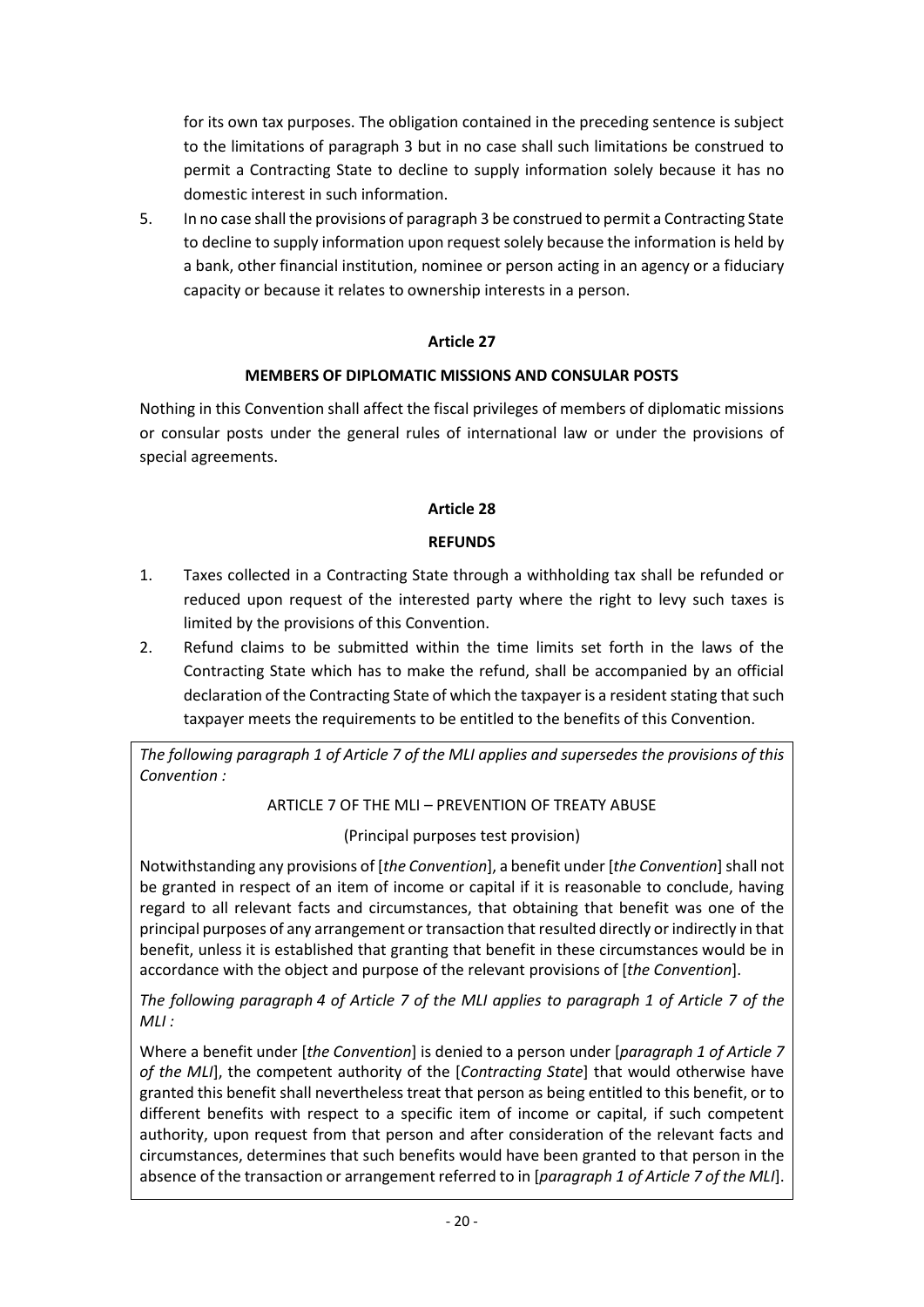The competent authority of the [*Contracting State*] to which a request has been made under this paragraph by a resident of the other [*Contracting State*] shall consult with the competent authority of that other [*Contracting State*] before rejecting the request.

### **Article 29**

### **ENTRY INTO FORCE**

This Convention shall enter into force on the date of the last notification, through diplomatic channels, by both Contracting States of the completion of their domestic procedures of ratification necessary for its entry into force. The provisions of the Convention shall apply:

- a) with respect to taxes withheld, to the amounts collected as from 1 January of the calendar year next following that in which this Convention enters into force; and
- b) with respect to the other taxes on income, and taxes on capital, to the taxes referred to taxable periods as from 1 January of the calendar year next following that in which this Convention enters into force.

## **Article 30**

## **TERMINATION**

This Convention shall remain in force until terminated by a Contracting State. Either Contracting State may terminate the Convention not earlier than 5 years from its entry into force, through diplomatic channels, by giving notice of termination at least six months before the end of the calendar year. In such event, the Convention shall cease to have effect:

- a) with respect to taxes withheld, to the amounts collected as from 1 January of the calendar year next following that in which the notification of termination is given; and
- b) with respect to the other taxes on income, and taxes on capital, to the taxes referred to taxable periods as from 1 January of the calendar year next following that in which the notification of termination is given.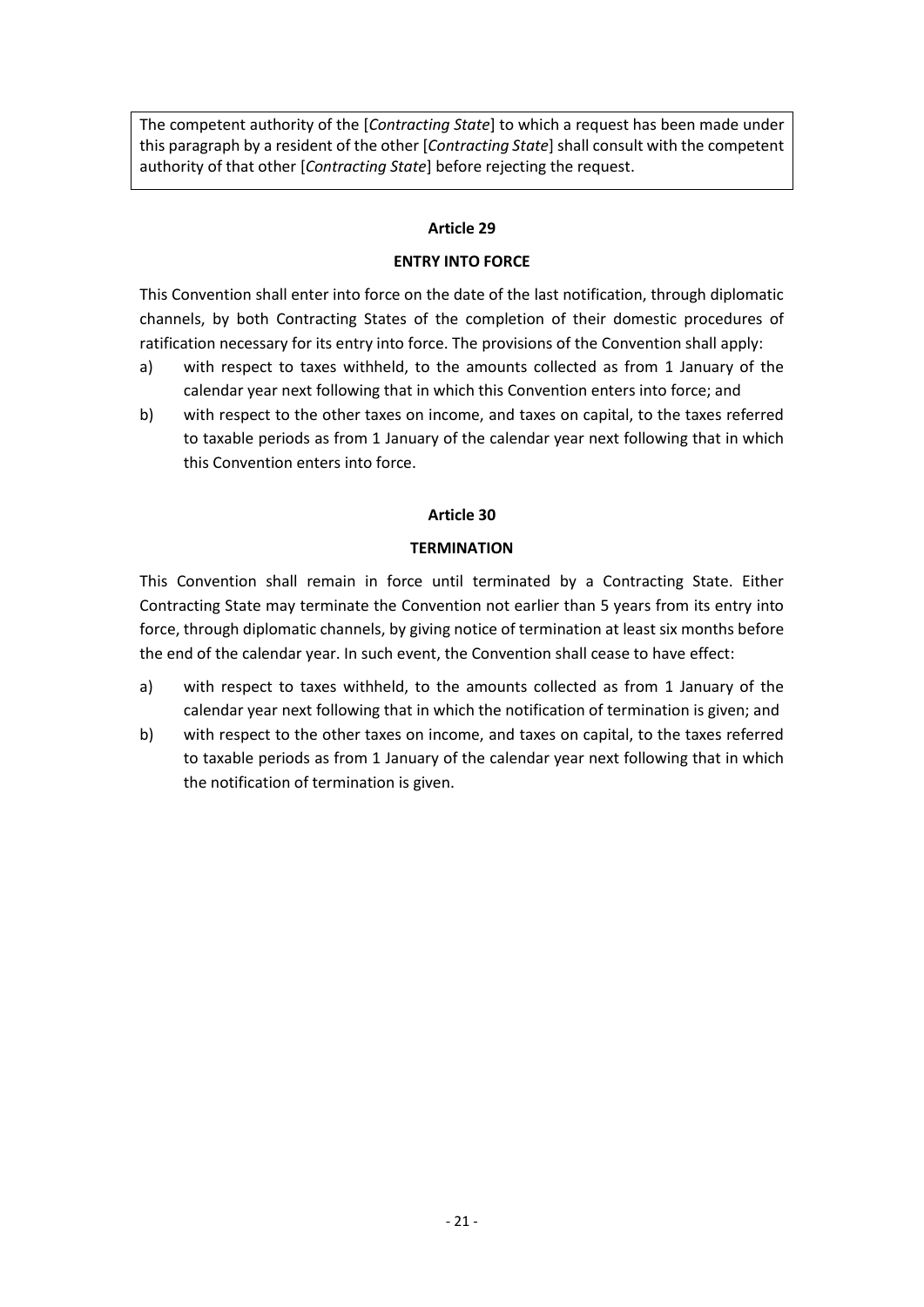### **Protocol**

# **to the Convention between the Government of the Grand Duchy of Luxembourg and the Government of the Republic of San Marino for the avoidance of double taxation with respect to taxes on income and on capital**

When signing the Convention concluded today between the Government of the Grand Duchy of Luxembourg and the Government of the Republic of San Marino for the avoidance of double taxation with respect to taxes on income and on capital, the following additional provisions forming integral part of this Convention have been agreed upon.

It is understood that:

- 1. The provisions of the Convention shall not prevent the application of the Agreement between the European Community and the Republic of San Marino providing for measures equivalent to those laid down in Council Directive 2003/48/EC on taxation of savings income in the form of interest payments signed at Brussels on 7 December 2004.
- 2. With respect to paragraph 1, point d) of Article 3, in San Marino a trust shall be treated as a body corporate for tax purposes where and only to the extent in which such trust is subject to San Marino income tax.
- 3. With respect to paragraph 2 of Article 5, a "permanent establishment" may include a server.
- 4. With respect to Article 8, profits from the operation of ships or aircraft in international traffic shall include:
	- a) profits deriving from the bareboat charter of ships and aircraft operated in international traffic;
	- b) profits deriving from the use or letting of containers where such profits are occasional and secondary in respect of other profits deriving from the operation of ships or aircraft in international traffic.
- 5. With respect to paragraph 3 of Article 10, the term "dividends" also means in the case of Luxembourg the investor's share of the profit in a commercial, industrial, mining or craft undertaking, paid proportionally to the profits and by virtue of his capital outlay, as well as interest and payments on bonds, where, over and above the fixed rate of interest, a right of assignment is granted for supplementary interest varying according to the unretained earnings.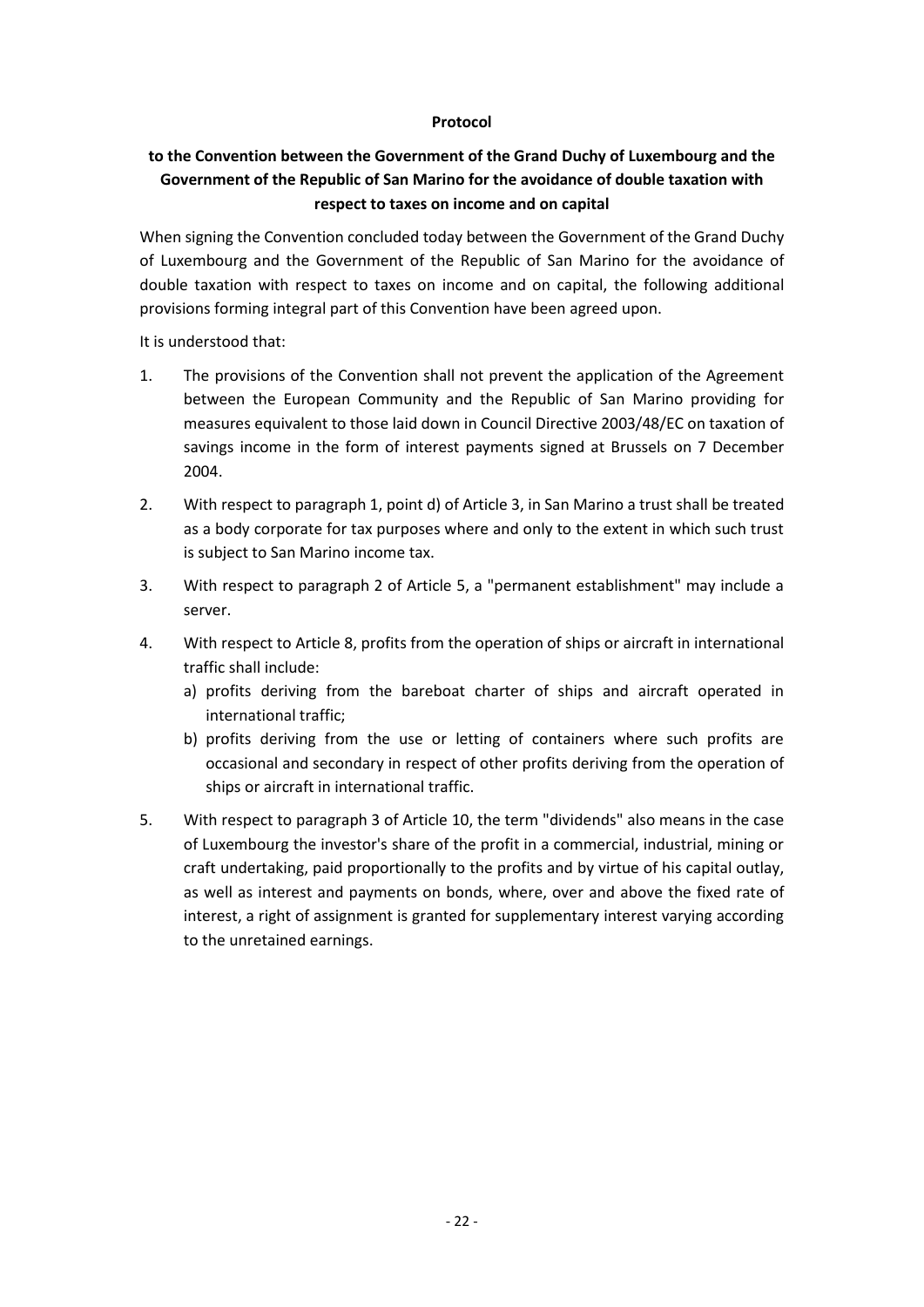## Excellency,

I have the honour to refer to the Convention between the Republic of San Marino and the Grand Duchy of Luxembourg for the Avoidance of Double Taxation with respect to Taxes on Income and on Capital, and the Protocol signed at Luxembourg on 27 March 2006, as amended by the Protocol signed today (hereinafter referred to as "the Convention") and to propose on behalf of the Government of the Grand Duchy of Luxembourg the following understandings:

- 1. It is understood that the competent authority of the requested State shall provide upon request by the competent authority of the requesting State information for the purposes referred to in Article 26.
- 2. The competent authority of the applicant State shall provide the following information to the competent authority of the requested State when making a request for information under the Convention to demonstrate the foreseeable relevance of the information to the request:
	- (a) the identity of the person under examination or investigation;
	- (b) a statement of the information sought including its nature and the form in which the applicant State wishes to receive the information from the requested State;
	- (c) the tax purpose for which the information is sought;
	- (d) grounds for believing that the information requested is held in the requested State or is in the possession or control of a person within the jurisdiction of the requested State;
	- (e) to the extent known, the name and address of any person believed to be in possession of the requested information;
	- (f) a statement that the applicant State has pursued all means available in its own territory to obtain the information, except those that would give rise to disproportionate difficulties.

If the foregoing understandings meet with the approval of the Government of the Republic of San Marino, I have the further honour to propose that this Note and your affirmative Note in reply shall constitute an agreement between our Governments which shall become an integral part of the Convention on the date of entry into force of the Protocol."

Accept, Your Excellency, the expression of my highest considerations.

Jean-Louis Wolsfeld

Ambassador Grand Duchy of Luxembourg